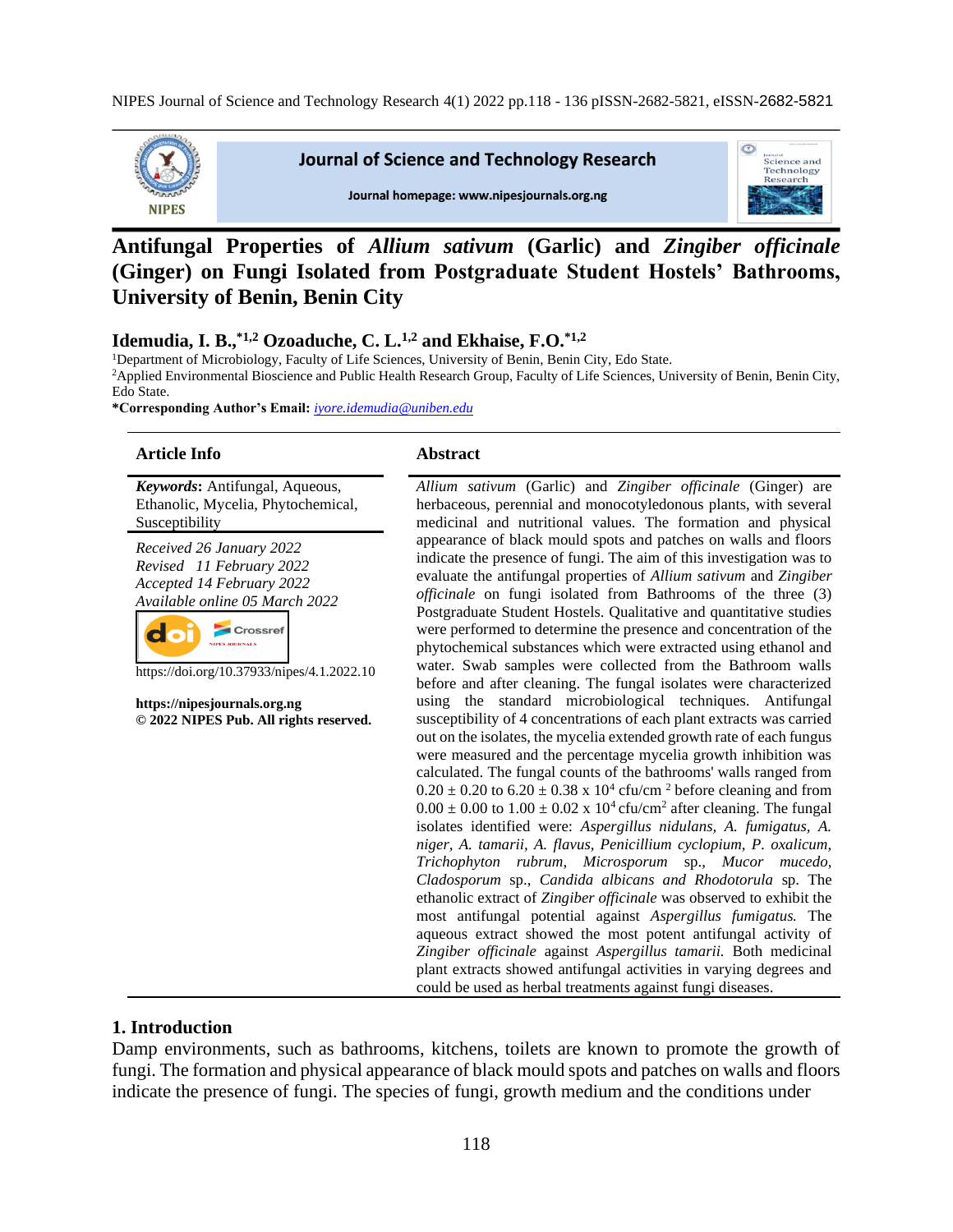which they are cultivated and discharged all influence how quickly they develop in a given habitat. Air velocity, substrate and fungal type, relative humidity and temperature all determine the types and amounts of intact spores and fragments that are aerosolized [1]. The ventilation system in a building is a means through which fungi are dispersed into the indoor environment of a building from the outdoor environment. This can be achieved through a mechanical ventilation system that lacks a sufficient air filter for pollutants, or through a naturally ventilated building with open windows and doors, where the outdoor to indoor pollution ratio is almost at equilibrium. The unclean airways and filters of Bathrooms window can serve as a substratum for the growth of fungi owing to the accumulation of dust. Air handling unit filters analyzed (DNA-based analysis) by Luhung *et al.* [2] revealed fungi of the genera; *Aspergillus, Cladosporium,* and *Lentinus*. Dust are trapped by oil residues in ventilation ducts, which serve as a medium for the proliferation of fungi which may be dispersed through the windows into the indoor environment [1].

Medicinal plants/ herbs (like garlic and ginger) are used in herbal therapies for a variety of human illnesses and they are the primary source of medication in rural areas of underdeveloped countries [3]. Since 3,000 BC*, Allium sativum* (garlic) is a vegetable cultivated abroad that serves as spices in food and herbs in the treating various ailments. Allicin is one of the active compounds in garlic that allows it to carry out its antibacterial, antifungal, and antiviral actions, while other garlic compounds give antioxidant, hypocholesterolemia, and vasodilator properties. It also possesses anti-cancer as well as immune-modulatory properties [4]. Sulphur-derived chemicals such as diallyl sulphide are formed after production of allicin. As a result of this fact, several researchers hypothesized that the antibacterial activity is caused by a mixture of sulphur and sulphur-related chemicals [5].

*Zingiber officinale* (ginger), a member of the Zingiberaceae family with tuberous or non-tuberous rhizomes, is known for its strong aromatic and medicinal properties and has been used as a medicinal plant for the treatment of some illnesses like constipation, sprains, arthritis among others [6]. Ginger contains minerals (iron, calcium and phosphorous) and vitamins (thiamine, niacin and vitamin C and riboflavin). The type, variety, farming conditions, curing procedures, drying and storage conditions all influence the composition [7].

Procedures involving exclusion of the pharmacon from plant materials either by physical techniques or been solubilized in an appropriate solvent such as alcohol or water is known as extraction. It is the isolation of medicinally active components of plant or animal tissues in the pharmaceutical industry [8]. The existence of bioactive chemicals in plant extracts has been associated to antimicrobial properties, which protects the plant from microbial infections while also displaying antimicrobial capabilities on these microorganisms [7].

Due to their increased antioxidant activity, reducing capabilities and free radical activity, phytochemical substances recovered in polar solvents are more relevant in the pharmaceutical industries [9]. Alkaloids are heterocyclic organic nitrogen molecules with a variety of chemical configurations, they are base-forming water-soluble salts produced from an amino acid. They can be found in several parts of the plant, but certain compounds are restricted to a specific type [10]. Plant phenols are important natural biological compounds because of their broad range of therapeutic potential. They have an aromatic ring in their molecular structure with one or more hydroxyl groups, and they range from simple or complexed molecules. Plant phenolic acids are divided into several classes depending on structural properties, the most prevalent of which being flavonoids, phenolic acids, and non-flavonoids [10]. In terms of human health, they have shown to be effective in the treatment of a variety of chronic disorders, including bacterial infection, cancer, diabetes, and cardiovascular disease. Plant flavonoids are the 2-phenyl-benzo-γ-pyrane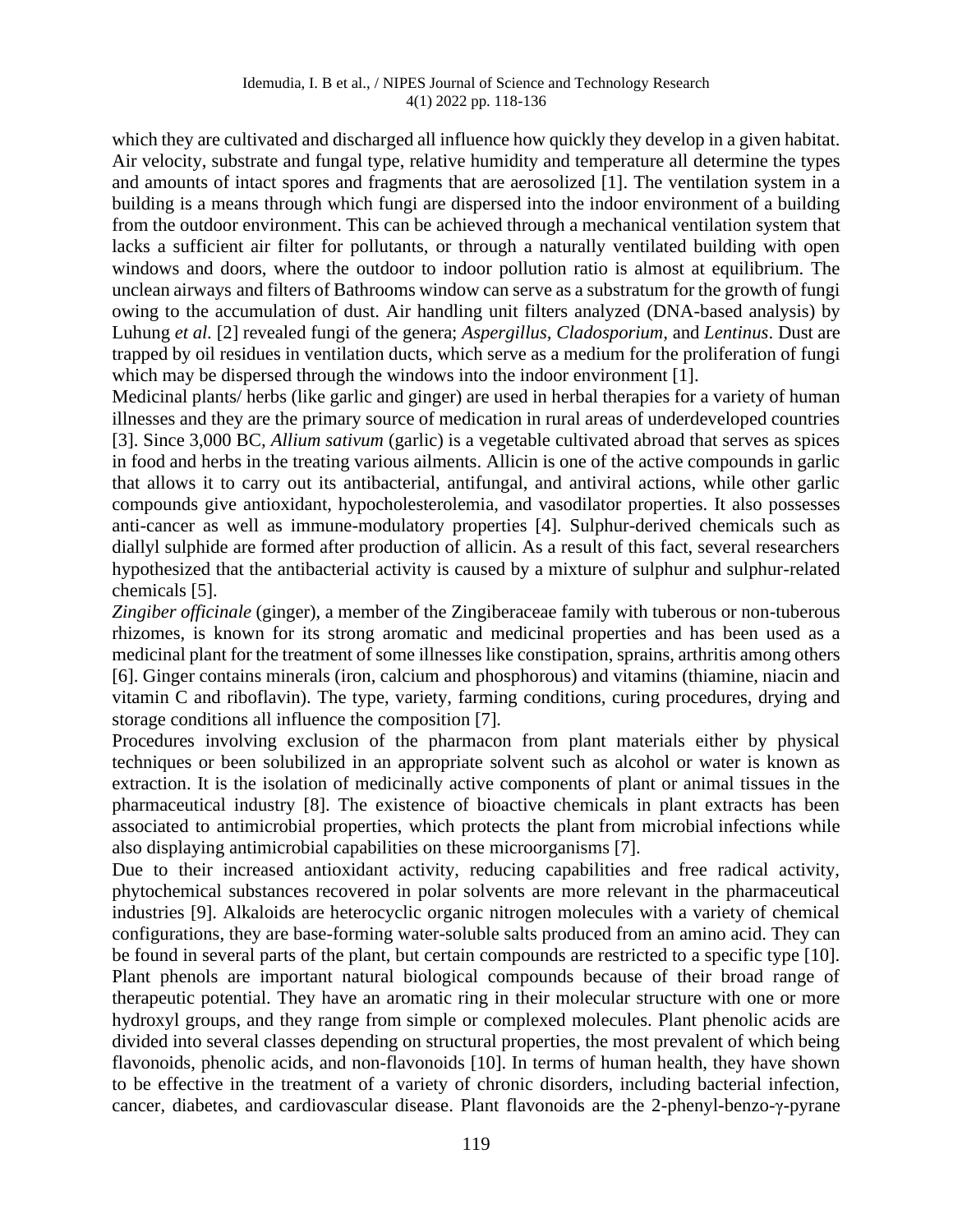nucleus with two benzene ring-containing plant phenolic compounds with promising antimicrobial activities. Many classes of flavonoids like flavanones and flavonols have been identified to inhibit growth of microorganisms [11].

Essential oils are a blend of many low-mass natural compounds or phytochemicals from plants. They are well-known for their significant antibacterial properties and are frequently utilized in traditional medicine. Lipophilic and volatile plant compounds can be extracted from a variety of plant components, like fruits and flowers and they are restricted to just a few plant families. Terpenes, terpenoids, aliphatic aldehydes, aromatic, and phenols, are the principal sources. Shortchain aliphatic hydrocarbon derivatives are also classified as essential oils and they are a reservoir of antibacterial agents [12, 13].

## **2.0. Methodology**

The study area for sampling were three postgraduate (Akingbola, Hall 7 and intercontinental) hostel bathrooms, University of Benin, Benin City. Analysis was carried out in the University of Benin Microbiology Department Laboratory. Samples were collected from the walls of the hostels' bathrooms using swabs sticks, before and after cleaning of the bathrooms. A solution of 1% glucose peptone diluent was labelled and used to moisten the swab and 5 cm of the bathroom's wall was swabbed systematically in two directions at 90° to one another while slowly rotating the swab around its long axis to give an area of  $25 \text{ cm}^2$ . The cotton end was then placed into the diluent bottle and snapped off into the 10ml bijou bottle containing 1% glucose peptone (1 g of glucose in 100 ml of peptone water) and transferred to the laboratory and then incubated for 24 hours after which a ten–fold serial dilution was carried out on each sample before inoculation [14, 15].

## **2.1. Collection of Plant Materials**

*Zingiber officinale* (ginger) rhizomes and *Allium sativum* (garlic) bulbs were purchased from the New Benin market in Benin City, Edo State, Nigeria.

#### **2.2. Preparation and Sterilization of Media and Materials**

Potato dextrose agar was prepared according the manufacturer's instruction. The medium and glassware (test tubes and conical flasks) were sterilized for 15 minutes in an autoclave at 121°C. The agar media were supplemented with 25mg/ml chloramphenicol [16].

#### **2.3. Screening of** *Allium sativum* **and** *Zingiber officinale* **for their biochemical components**

To evaluate the real amount of bioactive components present in their extracts, a quantitative phytochemical screening of *Allium sativum* (Garlic) and *Zingiber officinale* (Ginger) was carried out aseptically. The phytochemicals determined were Alkaloids, Saponins, Flavonoids, Phenols, Tannins, Anthraquinones, Terpenoids, Steroids and Cyanogenic glucosides [17].

## **2.4. Garlic and Ginger Extract**

Peeled garlic cloves and peeled ginger rhizomes were washed thoroughly with distilled water, air dried and ground using an industrial blender. A 100g of each were weighed using weighing balance and saturated in 100ml of ethanol in sterile conical flask (for each medicinal plant) for 24 hrs. The mashes were then agitated by shaking with vigor to aid total extraction of active compounds. With the aid of a sterile Whatman's No. 1 filter paper, the crude extracts were filtered into a sterile conical flasks and refrigerated at 4°C for storage. The repetition of the above extraction technique was done using distilled water as the extractive solvent [18, 19]. A two-fold serial dilution was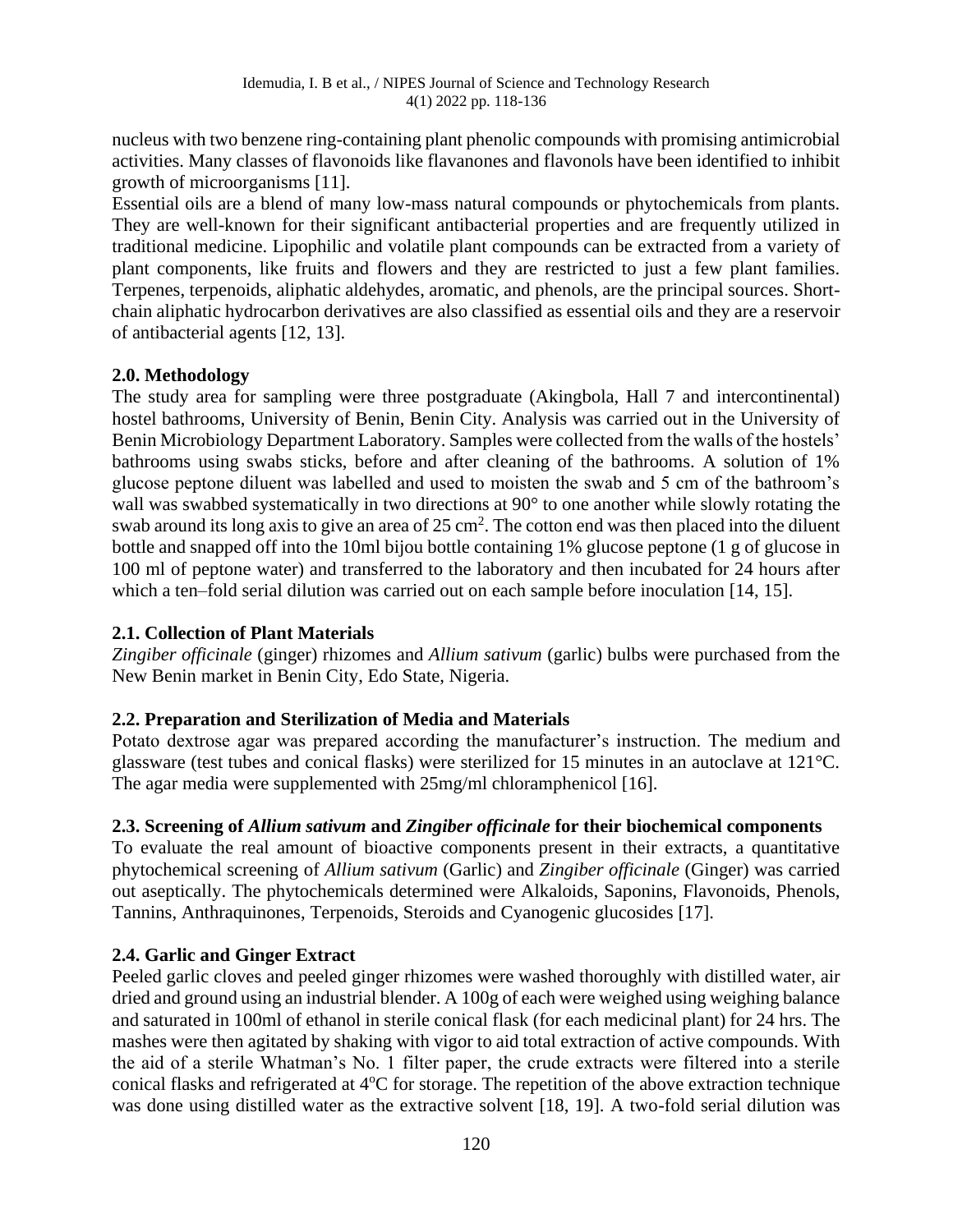done in triplicates to obtain the following concentrations of the extracts: 1000 mg/ml, 500 mg/ml, 250 mg/ml and 125 mg/ml [20].

## **2.5. Inoculation/Enumeration**

A 1 ml of each diluted sample  $(10<sup>4</sup>)$  was dispensed into empty labelled sterile plates in triplicates. The amended sterile medium were poured aseptically into the petri dishes, allowed to solidify and incubated at  $28+2$ °C for 4–7 days. The heterotrophic fungal counts were enumerated and converted to cfu/cm² as shown in equation 1 below [21, 22].

Count per swab =  $\frac{c}{v(n_1+0.1n_2)d} \times n_3$  (1)

C is the sum of colonies on all plates counted; v is the volume dispensed on each plate  $n_1$  is the number of plates counted at the first dilution;  $n_2$  is the number of plates counted at the second dilution;  $n_3$  is the original volume of neat suspension

## **2.6. Isolation of Pure Culture**

After incubation, appearance of discrete, well separated colonies in culture plates were examined for suspected fungal species based on their colonial morphology. Each distinct colony of fungi were sub–cultured into separate potato dextrose agar plate by picking minute amount of hyphae or spores onto a non-inoculated solidified agar plate at the center of the agar plate so as to support best colonial growth and spore formation of the fungi. The incubation of the plates was done at 28+ 2°C. Fungal growth (pure culture) were usually seen 3 days after incubation [23].

## **2.7. Direct Microscopy**

The sub-cultured fungi were identified based on the mycelia, spore type and other fruiting bodies by viewing a lactophenol cotton blue wet mount of the isolate with a x40 objective lens of a compound microscope. *Candida albicans* were identified by carrying out germ tube test [24, 25, 26].

## **2.8. Antifungal Disc Susceptibility Test**

The fungal isolates were sub-cultured in parallel into Potato dextrose agar and incubated for 24 h at 35°C. Disk diffusion testing of voriconazole, fluconazole and nystatin on the parallel isolates was then performed [27].

The extracts were tested in four concentrations of 1000 mg/ml, 500 mg/ml, 250 mg/ml and 125 mg/ml. A total of 198 sterile dry plates were labelled for sensitivity testing, with 18 plates each corresponding to the 11 test fungi. Forty four plates were labelled and used for each for aqueous extract of garlic, aqueous extract of ginger, ethanolic extracts of garlic and ethanolic extract of ginger. Positive (ethanol only) controls and negative (without extract nor ethanol) controls were labelled on 22 sterile plates for each test fungi. From each concentration of the aqueous extract of garlic, 1ml was dispensed with the aid of a sterile micropipette into the petri dishes labelled aqueous extract of garlic. This procedure was repeated by dispensing 1ml of each concentration of the aqueous extract of ginger, ethanolic extract of garlic, ethanolic extract of ginger and ethanol solution to each of it's labelled plates. A 20ml of the cooled sterilized molten Potato Dextrose Agar (PDA) was dispensed separately into all plates. Proper mixing of the extract and the PDA was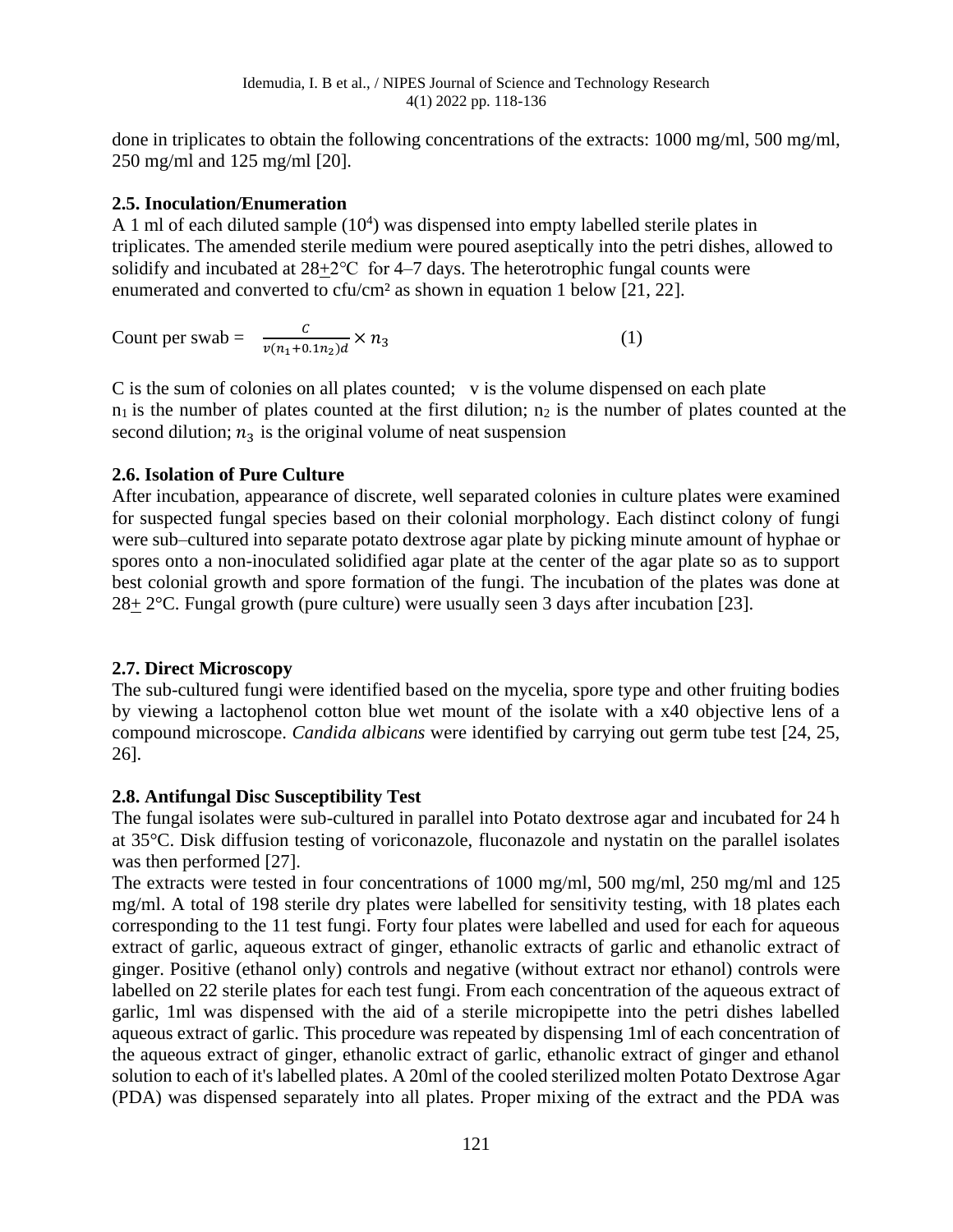ensured by gently swirling the plates. From each test fungus isolated in pure culture, 5mm mycelia disc was transferred to the center of the agar plates. The plates were then incubated at room temperature (28±2ºC) for 7 days. The diagonal, horizontal and vertical diameter of each test fungi (mycelium extended growth rate) were measured with the aid of a ruler and mean values determined. The percentage mycelia growth inhibitions of the test fungi were then calculated [5, 18, 28, 29].

# **2.9. Calculation of Percentage Mycelial Growth Inhibition of Fungi**

Percentage mycelial growth inhibition (% MGI) =  $\frac{(dc - dt)}{dc - 5} \times 100$  (2) dc is the mycelial growth diameter in control sets while dt is the mycelial growth diameter in treatment sets

## **2.10. Data Analysis**

Results were presented as mean  $\pm$  standard error (SE) of triplicate data. Significance difference between different groups was tested with double tailed t-test and two ways analysis of variance at 5% level of probability using SPSS version 20. The graphs were plotted using Microsoft Excel [30].

## **3.0. Results and Discussion**

Table 1 shows the total fungal count isolated from the hostels before washing with detergents and disinfectants at three consecutive time. Akingbola Hostel had the highest fungal load while Hall 7 Hostel had the least fungal load. There was a significant reduction in the fungal loads after cleaning of the walls. Health effects such as infections, allergic reactions and toxic responses are associated with fungal exposures. As a result of the wetness (moist) and chilly temperature in the basement of the building, there are instances of indoor mould in buildings with basements [31, 32]. The dirty ducts and filters serve as a substrate for fungal growth due to the accumulation of dust, and the bathrooms' windows might act as a reservoir for indoor fungi [1]. The mean heterotrophic fungal counts of the bathrooms' walls ranged from  $0.00 \pm 0.00$  to  $1.00 \pm 0.02$  x 10 4 cfu/cm<sup>2</sup> after cleaning and from  $0.40 \pm 0.04$  to  $7.00 \pm 0.30$  x 104 cfu/cm<sup>2</sup> before cleaning.

#### **3.1. Cultural morphology of fungi isolated from postgraduate hostels' bathrooms**

In Table 2, the identities and characteristics of the fungal isolates on the basis of their cultural morphologies are shown. While Table 3 shows the microscopic identification and confirmation of fungi isolates. Thirteen (13) fungal isolates which include were *Aspergilus nidulans*, *A.niger, A. tamarii, A. fumigatus, A. flavus, Penicillium cyclopium, P. oxalicum, Trichophyton rubrum, Microsporum* sp.*, Mucor mucedo, Cladosporum* sp.*, Candida albicans and Rhodotorula* sp. It was discovered that the ground floor's bathroom in Akingbola Hostel was more contaminated than the upstairs' bathroom, and this could be as a result of the abuse of the bathroom by passers-by who tend to urinate there. In Intercontinental Hostel, the upstairs' bathroom which is only used by female students is more contaminated than the ground floor's bathroom which is used by the male students, and this could be as a result of sex-linked factors such as the introduction of *Candida albicans* which is a normal flora in the female vagina and the introduction of *Microsporum* sp. by the washing of dirty and infected hairs. This is in line with the findings of Bradford and Ravel [33], who found that *Candida albicans* attaches to vaginal epithelial cells at a higher rate than other species and the report of White *et al.* [34], which states that skin fungi are associated with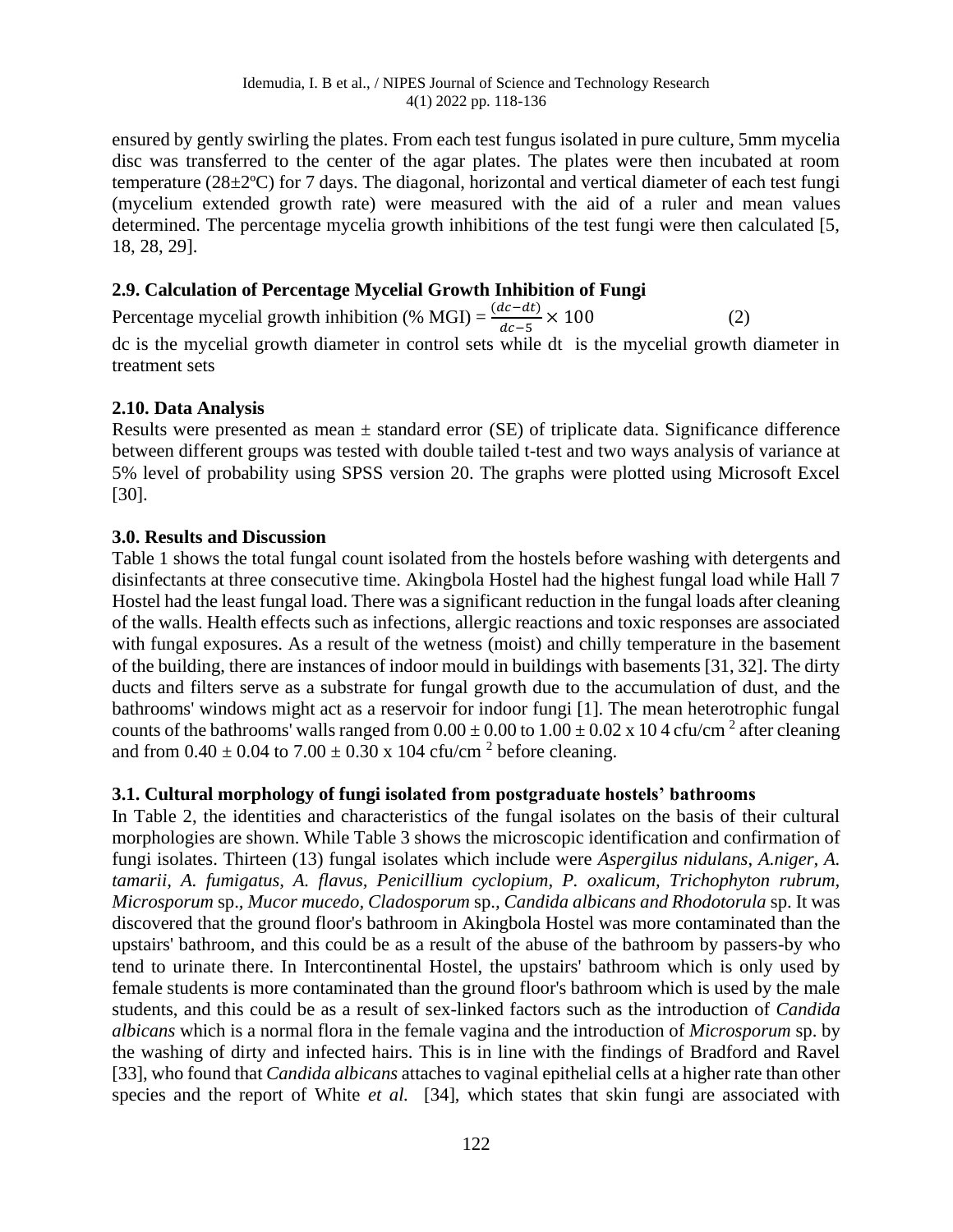dandruff, eczema, ringworm, athletes foot, jock itch and nail infections and these diseases are attributed to the genera of *Trichophyton, Microsporum* and *Epidermophyton.* Ponsoni and Raddi [35], reported that a large area allows better ventilation thus reducing the fungal load as seen in Hall 7 Hostel. The Hall 7 Hostel has the largest area while Akingbola has the least area. Thorough cleaning destroys the cell wall of fungi and interferes with their growth and metabolism. *Mucor mucedo* was the most predominantly isolated fungi after washing, and this could be as a result of dispersal of spores from the outdoor environment through the ventilating system (window and doors) or the bathrooms not thoroughly cleaned. There was a significant reduction of the fungal loads after cleaning.

## **3.2. Frequency of occurrence of fungal isolates**

The most frequently isolated fungi from Akingbola hostel was of the species *Candida albicans*  (26.19%) (Figure 1). *Penicillium oxalicum* was the most frequently isolated fungi (24.32%) from Hall 7 hostel (Figure 2), while Intercontinental hostel had *Penicillium cyclopium* (16.96%) as its most frequently isolated fungi (Figure 3). *Mucor mucedo* was mostly isolated from all hostels after washing of the bathrooms. Frequency of fungal isolates showed that *Candida albicans* (26.19%) was the most occurring fungi from Akingbola Hostel, and this work is similar to the work of Jabber *et al.* [36], which states that *Candida albicans* had the highest occurrence percentage in a female bathroom. *Penicillium oxalicum* (24.32%) occurred most from Hall 7 Hostel, while *Penicillium cyclopium* (16.96%) were isolated most from Intercontinental Hostel. *Mucor mucedo* was the mostly isolated fungi after cleaning of the bathrooms. It was also discovered that during the sports festival hosted in the University of Benin, Benin City, Edo State, in April, 2021, fungal species such as *Trichophyton rubrum*, *Microsporum* sp. and *Cladosporium* sp. were isolated from the walls of the bathrooms in Hall 7 Hostel. The occurrence of *Microsporum* sp. in Intercontinental Hostel which wasn't included to host the sports men and women could be as a result of fungal infections on skin and infected hairs of the female occupants.

## **3.3. Antifungal Disc Susceptibility Test**

Table 4 shows that Voriconazole had the highest zone of inhibition of the fungal isolates, and an intermediate resistance was obtained with Fluconazole against the fungal isolates except for *Candida albicans* and *Rhodotorula* sp*.* The fungal isolates were resistant to Nystatin. The highest inhibition by Voriconazole was against *Rhodotorula* sp. (25.33 mm) while the least inhibition by Nystatin was against *Penicillium cyclopium, P. oxalicum, Aspergillus nidulans, A. niger* and *Trichophyton rubrum* (5.00 mm). All fungal isolates were susceptible to voriconazole (1µg), showed intermediate resistance to Fluconazole (10 µg), except *Candida albicans* and *Rhodotorula*  sp. which were susceptible to Fluconazole. The isolates were all resistant to Nystatin (100 µg). This research supports the findings of Khan *et al.* [37], who found voriconazole to have the highest antibacterial activity.

## **3.4. Comparative Analysis of the Phytochemical Content of both Aqueous and Ethanolic Extracts of** *Allium sativum* **(Garlic) and** *Zingiber officinale* **(Ginger)**

Table 5 demonstrates that the water and ethanol extracts of *Allium sativum* and *Zingiber officinale* include tannin, anthraquinones, alkaloids, steroids, saponin, terpenes, cyanogenic glycosides, flavonoids and phenols. *Zingiber officinale* contains higher concentrations of phenols and terpenes when compared to *Allium sativum.* The knowledge of the phytonutrients compounds of medicinal plants such as garlic and ginger is long in advance and their antifungal characteristics have been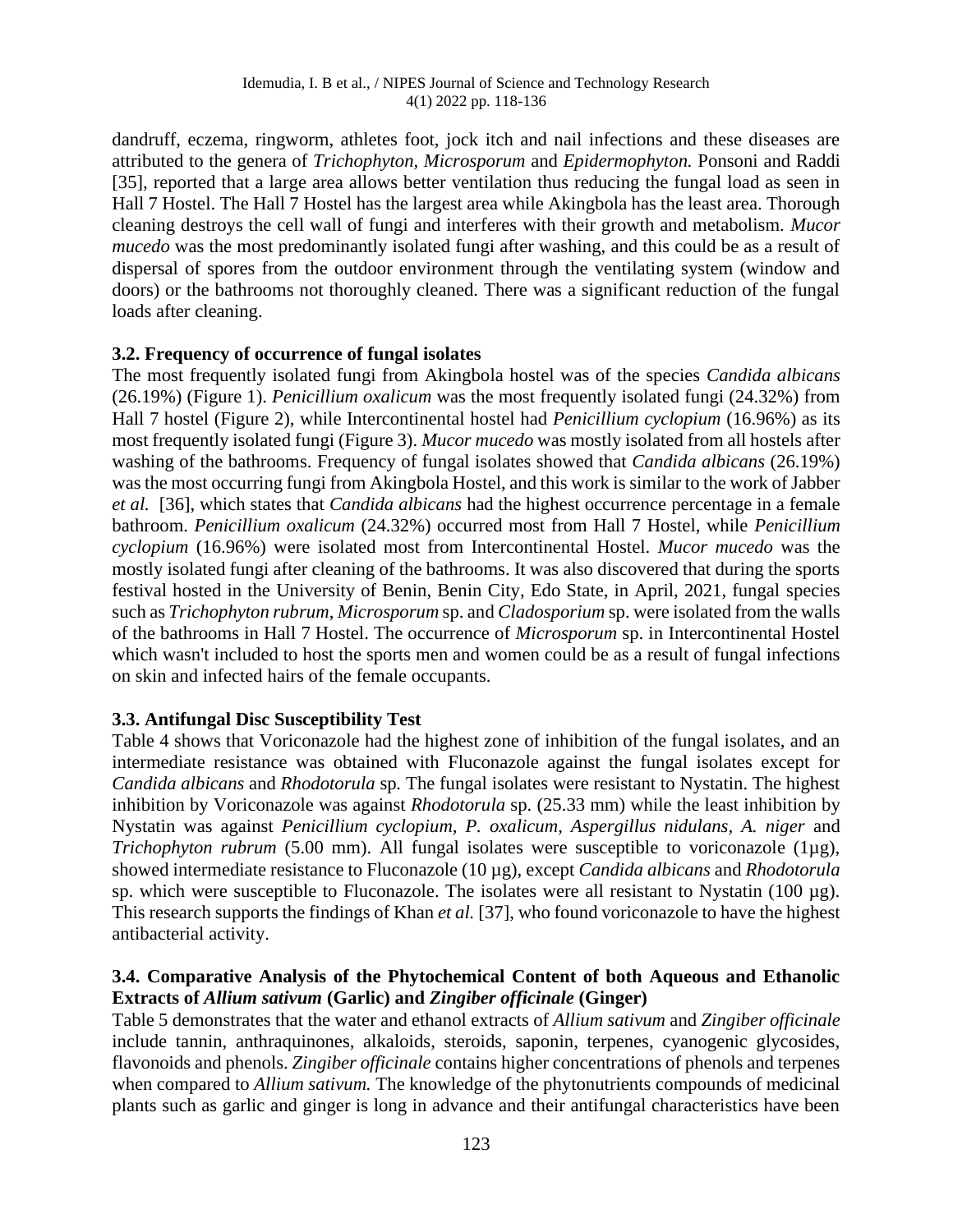investigated and reported abroad [18]**.** Allicin, the main component of *Allium sativum* is being attributed to its antimicrobial actions [4]. *Zingiber officinale* contains caprylic acid, vitamins, minerals and used widely to treat infections. According to Talib and Mahasneh [38], medicinal plants consist of numerous phytochemicals such as flavonoids, alkaloids, tannins and terpenoids, which exhibit antimicrobial and antioxidant properties. The phytochemical constituents detected in both plants were alkaloids, phenols, saponins, tannins, flavonoids, terpenoids, cyanogenic glycosides, arthraquinones and **s**teroids. *Zingiber officinale* extracts had higher concentrations of phenols and terpenes when compared to *Allium sativum* extracts. While *Allium sativum* had a higher concentration of alkaloids, flavonoids, tannin, anthraquinones and saponins than *Zingiber officinale.*

## **3.5. Mean growth diameter of aqueous and ethanolic garlic and ginger extracts on test fungi after an incubation period of seven days**

Table 6 shows the mean growth diameter of aqueous and ethanolic *Allium sativum* (Garlic) extracts on test fungi after an incubation period of 7days. The mycelial growth diameter of control were: *Aspergillus nidulans* (85 mm), *A. tamarii* (52 mm), *A*. *fumigatus* (75 mm), *A*. *flavus* (85 mm), *A*. *niger* (85 mm), *Penicillium cyclopium* (85 mm), *P. oxalicum* (85 mm), *Microsporum s*p. (75 mm), *Mucor mucedo* (85 mm), *Trichophyton rubrum* (70 mm), *Cladosporium* sp. (75 mm).

The greatest inhibition of mycelial growth by aqueous Allium sativum extract was on *Penicillium oxalicum* (10.00 mm) while its least inhibition was on *Penicillium cyclopium* and *Aspergillus nidulans* (63.30 mm). The greatest inhibition of mycelial growth by ethanolic *Allium sativum* extract was on *Cladosporium* sp. (12.00 mm) while its least inhibition was on *Aspergillus niger* (47.30 mm).

The mean growth diameter of aqueous and ethanolic *Zingiber officinale* (Ginger) extracts on test fungi after an incubation period of 7 days is presented on Table 7.

The greatest inhibition by aqueous *Zingiber officinale* extract was on *Aspergillus tamarii* (7.00 mm) while its least inhibition was on Aspergillus niger (25.00 mm). The greatest inhibition by ethanolic *Zingiber officinale* extract was on *Aspergillus fumigatus* (9.00 mm) while its least inhibition was on *Mucor mucedo* (37.00 mm). The 1000 mg/ml concentration of *Allium sativum* and *Zingiber officinale* extracts produced the most potent antifungal effect and the least inhibition potential was with 125 mg/ml.

## **3.6. Percentage mycelial growth inhibition of Allium sativum and Zingiber officinale on test fungi**

The aqueous extraction (Table 8) showed that *Zingiber officinale* greatest inhibition on *Mucor mucedo* (96.25%) was greater than the *Allium sativum* greatest inhibition on *Penicillium oxalicum* (93.75%). The *Zingiber officinale* extracts showed greater inhibition potency than *Allium sativum* extracts.

The ethanolic extraction (Table 9) showed that *Zingiber officinale* greatest inhibition on *Aspergillus fumigatus* (94.29%) was higher than *Allium sativum* greatest inhibition on *Cladosporium* sp (90.00%). Results from ethanolic extraction method showed that the ethanolic extracts of garlic and ginger significantly inhibited growth of the isolated fungi (P<0.05) over an incubation period of seven days in line with the works by Tagoe *et al.* [18]**.** The considerable inhibitory efficacy of ginger can be attributed to the presence of about 400 different chemical components, including shogaols, zingerone, gingerols, sesquiterpenoids and monoterpenoid [39, 40]. There was a greater inhibition potency of the four concentrations of ginger against the mycelia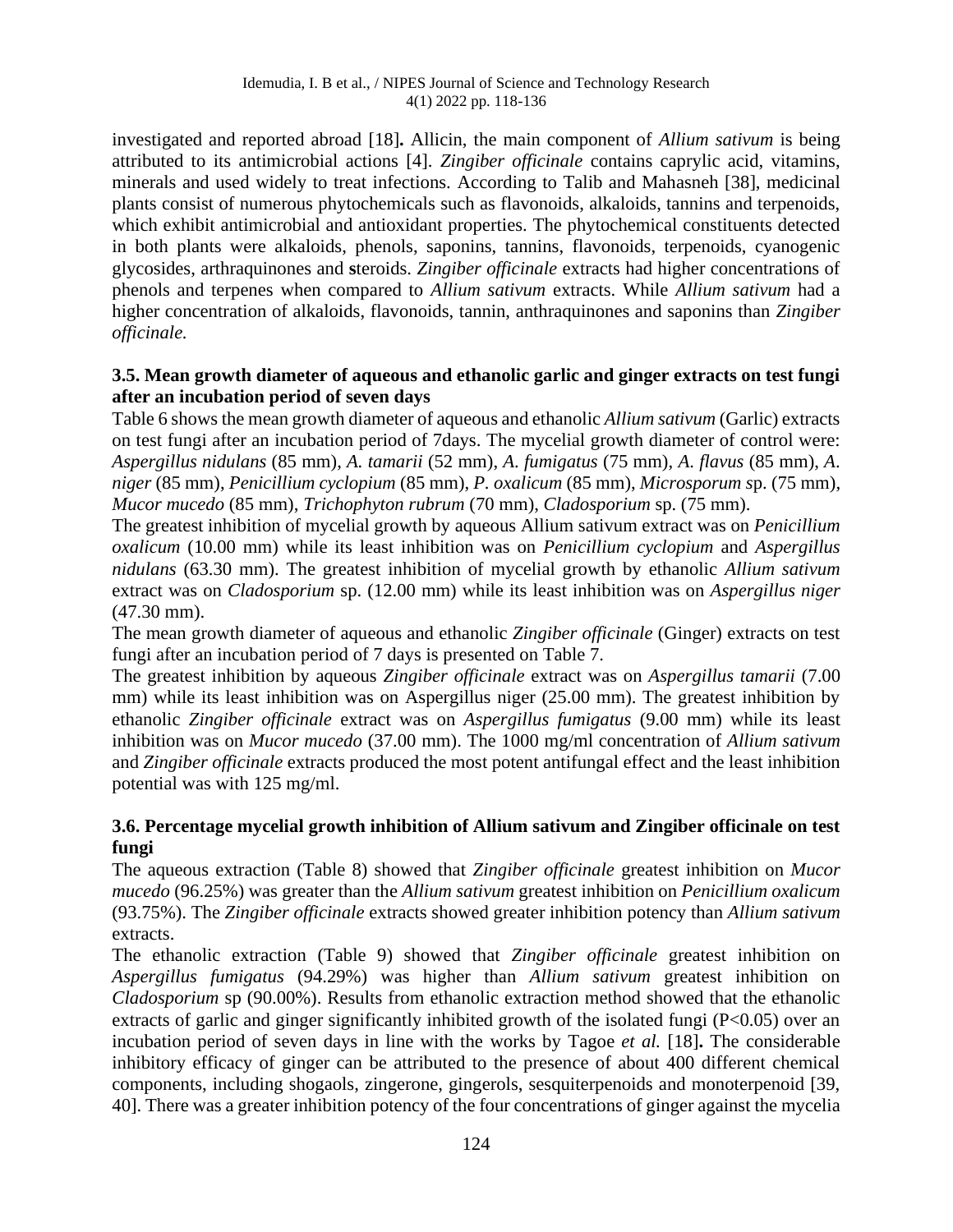growth rate of *Penicillium cyclopium, Aspergillus nidulans, Aspergillus tamarii, Microsporum* sp., *Aspergillus fumigatus, Trichophyton rubrum, Penicillium oxalicum* and *Aspergillus niger* than of garlic. From the results above, when compared to the PDA control, the ethanolic extract of ginger had a stronger inhibitory potential on the test fungus (P<0.05). This research supports the findings of Grzanna *et al*. [40], who found that ginger had stronger antioxidant activity than garlic, however antibacterial action varies depending on the microorganisms.

Results from the inorganic water based extraction, showed that the four concentrations of ginger exerted a greater inhibition on the mycelia growth rate of *Penicillium cyclopium, Aspergillus nidulans, Aspergillus tamarii, Microsporum* sp., *Mucor mucedo, Aspergillus fumigatus, Aspergillus flavus, Trichophyton rubrum* and *Aspergillus niger* than of garlic. The most potent inhibition (7.00 ± 0.05 mm) was exhibited by 1000 mg/ml of *Zingiber officinale* aqueous extract against *Aspergillus tamarii* while the least inhibition of mycelium growth  $(63.30 \pm 1.09 \text{ mm})$  and (63.30 ± 1.89) was recorded with 125 mg/ml aqueous extract of *Allium sativum* against *Aspergillus nidulans* and *Penicillium cyclopium* respectively. In the results above to the PDA control, it can be stated that the aqueous extract of ginger had a better inhibitory potential on the test fungus (P<0.05) than garlic. This is also in line with the findings of Kumar *et al.* [41], which claimed that ginger has stronger antioxidant activity than garlic.

The water base extracts produced significantly better inhibitory results than the ethanol base extracts in more fungal isolates such as *Penicillium oxalicum, Mucor mucedo, Microsporum* sp., *Aspergillus niger, A. flavus, A. tamari* and *Trichophyton rubrum* with the four concentrations of aqueous ginger extracts, which is in line with the work of Nile and Park [42] whose work showed that an aqueous extract had higher antioxidant properties than ethanol extract did, and against the mycelia growth rate of *Penicillium oxalicum, Aspergillus niger* and *A. fumigates* with the four concentrations of aqueous garlic extracts, this is consistent with the findings of Daniel *et al.* [5], who found that aqueous solutions of garlic extract were more active than ethanol dilutions of the extracts. The greatest mycelium growth inhibition was achieved with 1000 mg/ml aqueous extract of *Allium sativum* (93.75%) against *Penicillium oxalicum* and with 1000 mg/ml aqueous extract of *Zingiber officinale* (96.25%) against *Mucor mucedo*. This is in agreement with the work carried out by Daniel *et al*.; Nile and Park [5; 42] and in contract to the works of Sharif and Bennett; Kutawa *et al.* [43; 44].

The medicinal plant extracts inhibited the growth rate of the test fungus in a substantial way, and their application in fungal disease control in humans and animals, as well as lowering food spoilage, is advised. However, these extracts which can be used as an option to antibiotics and artificial preservatives could be easily obtained by the aqueous extraction method.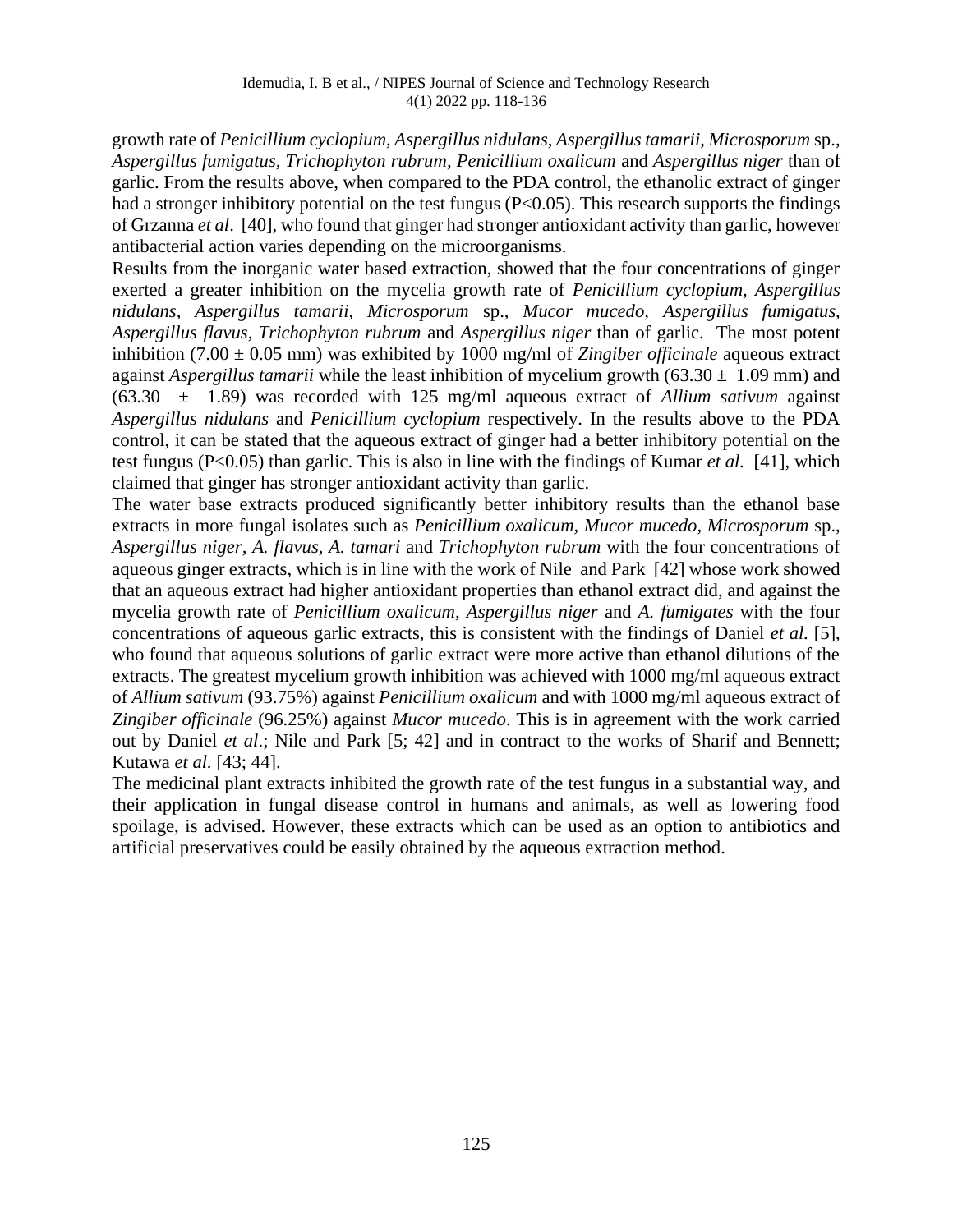| <b>Hostel</b>       | <b>Bathrooms</b> | Month 1                      |                 | Month 2                      |                       | Month 3                       |                 |  |
|---------------------|------------------|------------------------------|-----------------|------------------------------|-----------------------|-------------------------------|-----------------|--|
| Location            |                  | $104$ (cfu/cm <sup>2</sup> ) |                 | $104$ (cfu/cm <sup>2</sup> ) |                       | $10^4$ (cfu/cm <sup>2</sup> ) |                 |  |
|                     |                  | <b>Before cleaning</b>       | After cleaning  | <b>Before cleaning</b>       | <b>After cleaning</b> | <b>Before cleaning</b>        | After cleaning  |  |
| Akingbola           | Ground floor     | $5.80 \pm 0.38$              | $0.60 \pm 0.06$ | $5.40 \pm 0.38$              | $0.20 \pm 0.02$       | $6.20 \pm 0.38$               | $0.40 \pm 0.04$ |  |
|                     | Up-stair         | $2.60 \pm 0.20$              | $0.40 \pm 0.00$ | $2.20 \pm 0.20$              | $0.20 \pm 0.02$       | $3.00+0.20$                   | $0.20 \pm 0.02$ |  |
| Hall 7              | Ground floor     | $2.80 \pm 0.00$              | $0.80 \pm 0.00$ | $2.80 \pm 0.40$              | $0.40 \pm 0.00$       | $2.60 \pm 0.20$               | $0.40 \pm 0.00$ |  |
|                     | Up-stair         | $4.60 \pm 1.00$              | $0.40 \pm 0.04$ | $4.40 \pm 0.80$              | $0.20+0.02$           | $5.00 \pm 1.00$               | $0.20 \pm 0.02$ |  |
| Intercontinental    | Ground floor     | $2.60 \pm 0.14$              | $1.00 \pm 0.02$ | $3.00 \pm 0.14$              | Nil                   | $2.20 \pm 0.14$               | Nil             |  |
|                     | Up-stair         | $4.80 \pm 0.80$              | $0.40 \pm 0.00$ | $5.80 \pm 0.60$              | $0.40 \pm 0.00$       | $4.00 \pm 0.80$               | $0.20 \pm 0.02$ |  |
| $P - value$ (before |                  | 0.003                        |                 | 0.002                        |                       | 0.002                         |                 |  |
| $-$ after cleaning) |                  |                              |                 |                              |                       |                               |                 |  |
|                     |                  |                              |                 |                              |                       |                               |                 |  |

# Table 1: Fungal counts before and after cleaning of the bathrooms

p>0.05= no significance

p<0.05 = significant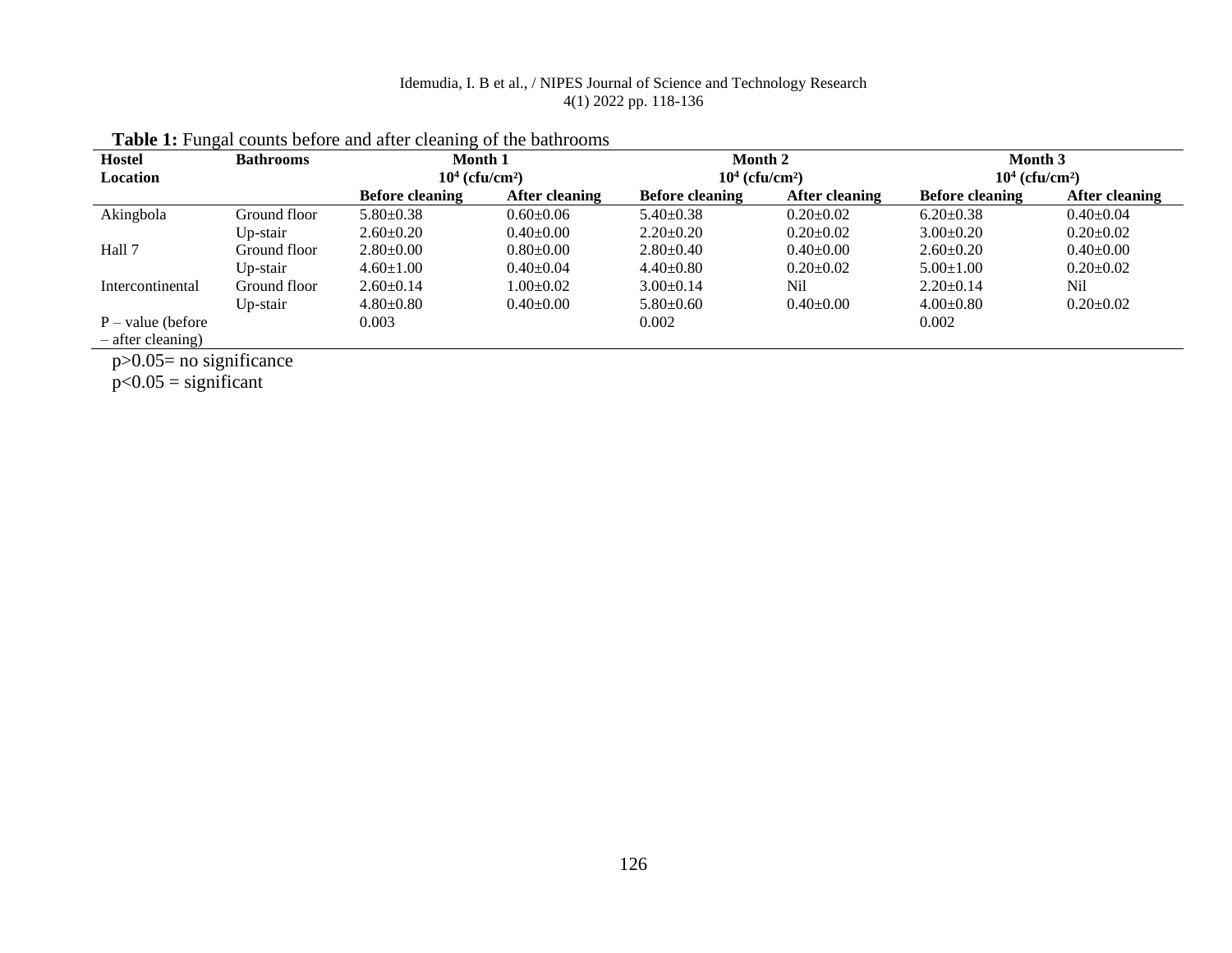| <b>Texture</b> | <b>Surface</b><br>Colour | <b>Reverse</b><br>Colour | Zonation                     | Sporulation    | Colonial<br><b>Topography</b> | <b>Phenotypic identity</b> |
|----------------|--------------------------|--------------------------|------------------------------|----------------|-------------------------------|----------------------------|
| Wooly          | Dark<br>brown            | Yellow                   | radially<br>Less<br>furrowed | Light          | Flat                          | Aspergillus niger          |
| Granular       | Yellow-<br>green         | Tan                      | Less<br>radially<br>furrowed | Slighty heavy  | Flat                          | Aspergillus flavus         |
| Velvety        | Blue green               | Tan                      | radially<br>Less<br>furrowed | light          | Flat                          | Aspergillus fumigatus      |
| Powdery        | Olive                    | Dark brown               | radially<br>Less<br>furrowed | Slightly heavy | Flat                          | Aspergillus tamarii        |
| Wooly          | Dark buff                | Olive                    | Radially<br>furrowed         | Slightly heavy | Flat                          | Aspergillus nidulans       |
| Velvety        | <b>Blackish</b><br>grey  | Yellow                   | Radially<br>furrowed         | Slightly heavy | Raised                        | Penicillium cyclopium      |
| Velvety        | Blue-green               | Yellow                   | Radially<br>furrowed         | Heavy          | Flat                          | Penicillium oxalicum       |
| Cottony        | Creamy                   | Red                      | Radially<br>furrowed         | Slightly heavy | Flat                          | Trichophyton rubrum        |
| Cottony        | Pink                     | Orange                   | Less<br>radially<br>furrowed | Slightly heavy | Raised                        | Microsporum sp.            |
| Powdery        | Grey                     | <b>Black</b>             | Radially<br>furrowed         | Slightly heavy | Flat                          | Cladosporium sp.           |
| Cottony        | White                    | Red                      | Radially<br>furrowed         | Light          | Raised                        | Mucor mucedo               |
| Mucoid         | Creamy                   | Yellowish<br>brown       | Conical                      | Light          | Flat                          | Candida albicans           |
| Mucoid         | Pink                     | Pink                     | Conical                      | Light          | Flat                          | Rhodotorula sp.            |

# **Table 2:** Cultural and morphology of the fungi isolates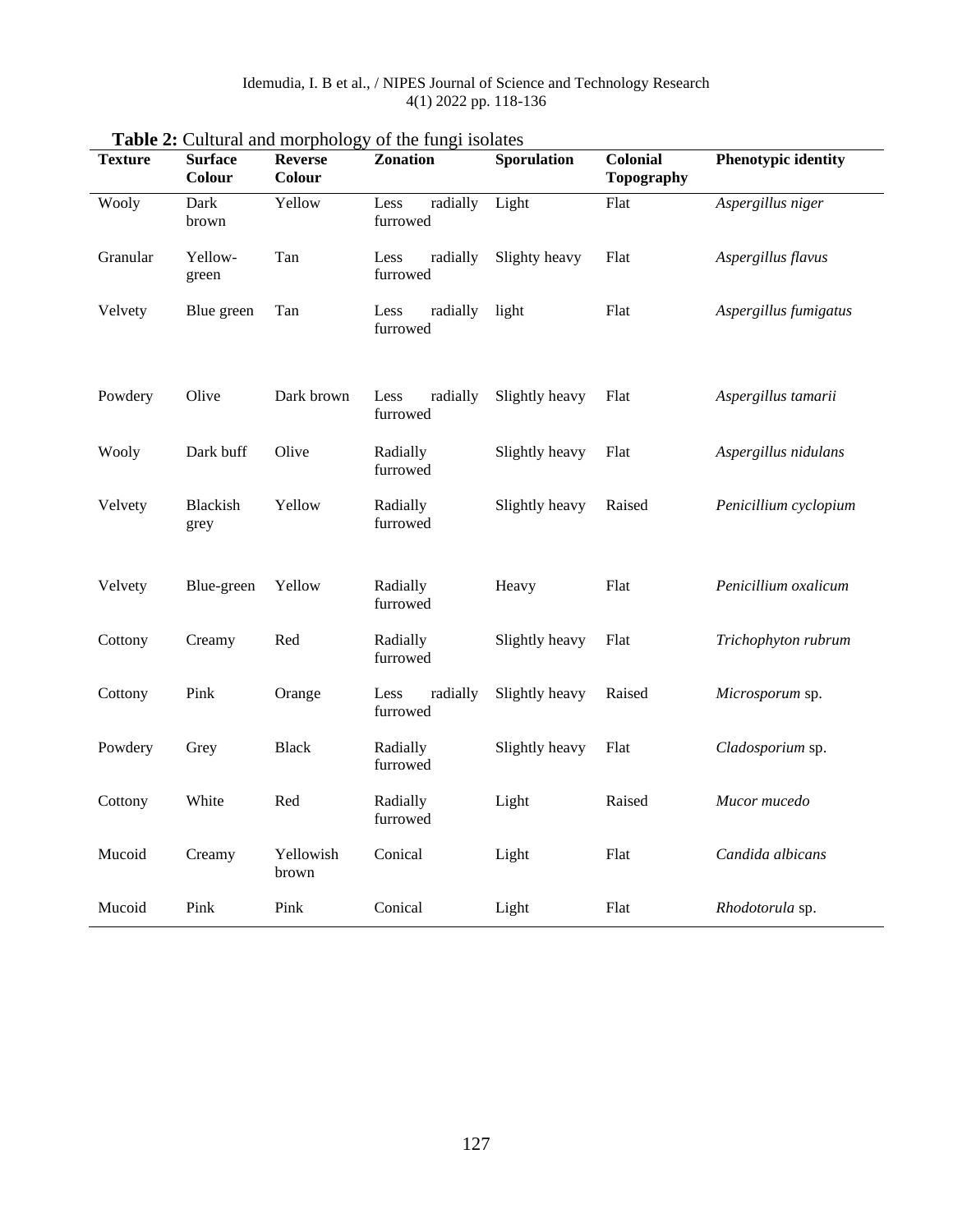| <b>Isolated spores</b>                     | Conidia                                                                       | Conidiophore                                                          | <b>Fungi</b> isolates |
|--------------------------------------------|-------------------------------------------------------------------------------|-----------------------------------------------------------------------|-----------------------|
| Conidiospores                              | Dark-brown, globose and rough-<br>walled                                      | Hyaline and smooth walled                                             | Aspergillus niger     |
| Conidiospores                              | Globose, pale-green and echinulated                                           | Hyaline and coarsely<br>roughened                                     | Aspergillus flavus    |
| Conidiospores                              | Globose, green and finely roughened                                           | Hyaline and smooth walled                                             | Aspergillus fumigatus |
| Conidiospores                              | Yellow brown                                                                  | Double-walled spore                                                   | Aspergillus tamarii   |
| Conidiospores                              | Globulose and rough-walled                                                    | Brown and smooth. Septate<br>hyphae                                   | Aspergillus nidulans  |
| Conidiospores                              | Round, rough walls. Septate hyphae.<br>Spores in chains                       | Hyaline, branched<br>conidiophore supporting<br>phialides in clusters | Penicillium cyclopium |
| Conidiospores                              | In chains. Septate hyphae. Smooth<br>walled                                   | Hyaline and finger-like                                               | Penicillium oxalicum  |
| Conidiospores. Tear<br>shaped microconidia | Septate hyphae. Microconidia in group<br>or single                            | Hyaline, smooth walled                                                | Trichophyton rubrum   |
| Conidiospores                              | Spores in chains. Dark hilum, smooth,<br>echinulate                           | Erect                                                                 | Cladosporium sp.      |
| Sporangiospores                            | Hyaline and non-septate hypae.<br>Sporangiospores in clusters in<br>sporangia | Rough, grey to black, slightly<br>elongated                           | Mucor mucedo          |
| Ascospores.<br>Cylindrical shaped          | Globose ascoma, smooth walled.<br>Septate                                     | Hyaline and thin walled.<br>Spores in clusters                        | Microsporum sp.       |
| Chlamydiospores                            | Pseudohyphae                                                                  |                                                                       | Rhodotorula sp.       |

**Table 3:** Microscopic identification and confirmation of fungi isolates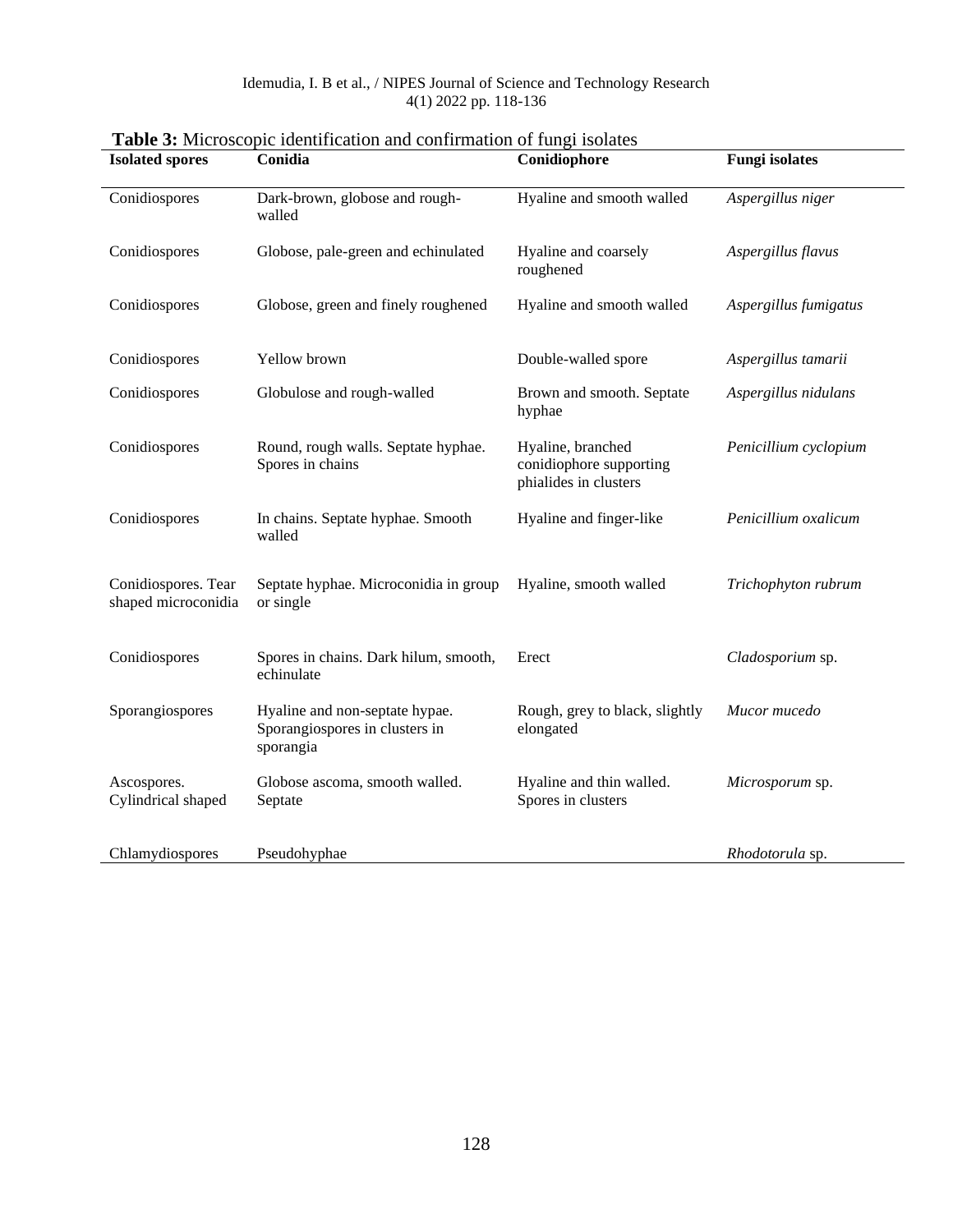

Idemudia, I. B et al., / NIPES Journal of Science and Technology Research 4(1) 2022 pp. 118-136

Figure 1: Frequency of occurrence of fungal isolates in Akingbola Hostel



**Figure 2:** Frequency of occurrence of fungal isolates in Hall 7 Hostel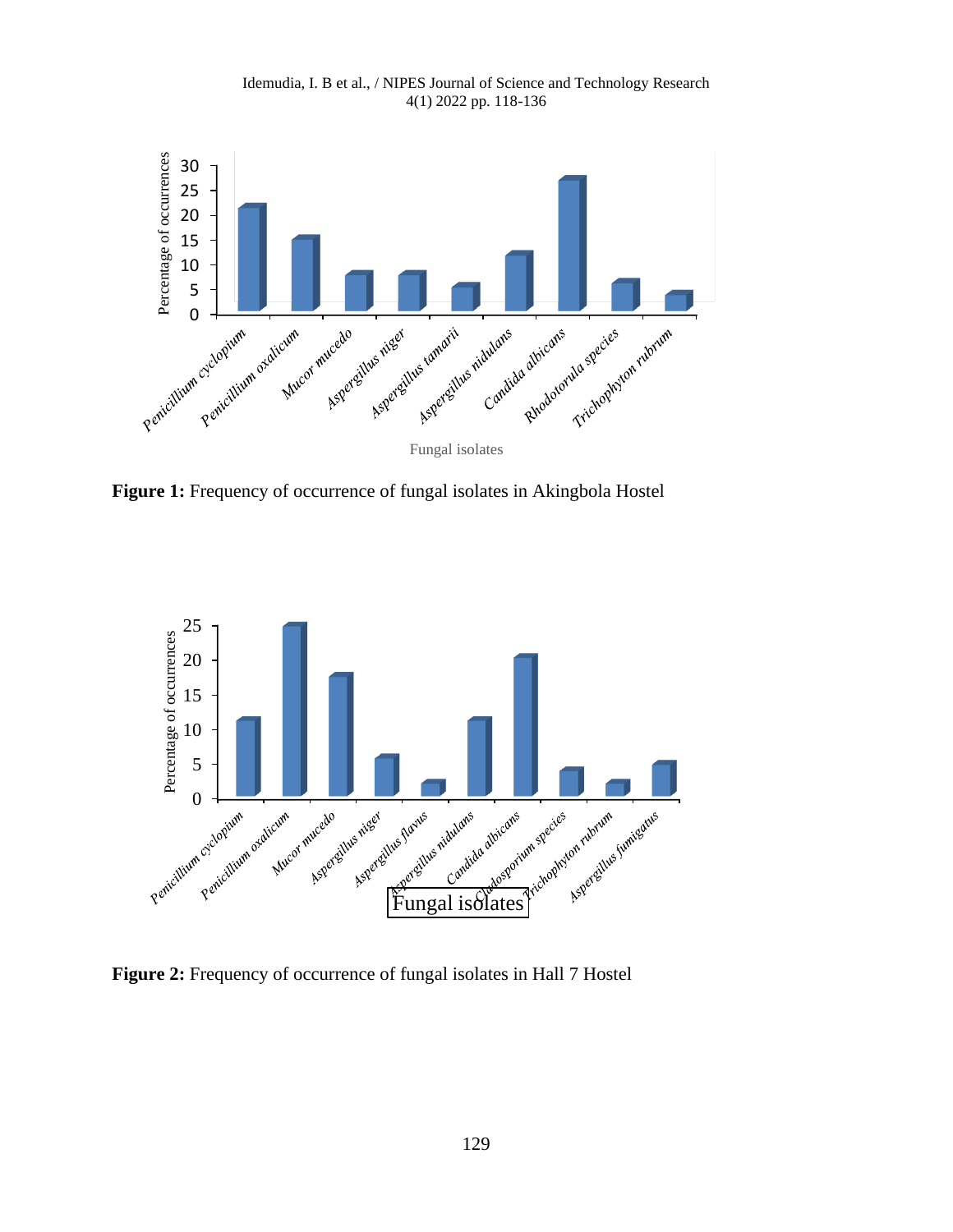

Figure 3: Frequency of occurrence of fungal isolates in Intercontinental Hostel

|  | Table 4: Antifungal disc susceptibility test |  |  |
|--|----------------------------------------------|--|--|
|  |                                              |  |  |

| <b>Fungal isolates</b>                     | Voriconazole (1 µg)  | Fluconazole $(10 \mu g)$ | Nystatin $(100 \mu g)$ |
|--------------------------------------------|----------------------|--------------------------|------------------------|
| Mucor mucedo                               | $17.67 \pm 0.33$ (S) | $15.67 \pm 0.67$ (I)     | $5.33 \pm 0.33$ (R)    |
| Penicillium cyclopium                      | $17.00 \pm 0.00$ (S) | $15.00 \pm 0.58$ (I)     | $5.00 \pm 0.00$ (R)    |
| Penicillium oxalicum                       | $20.33 \pm 0.33$ (S) | $16.33 \pm 0.33$ (I)     | $5.00 \pm 0.58$ (R)    |
| <i>Microsporum</i> sp.                     | $19.00 \pm 0.00$ (S) | $18.67 \pm 0.33$ (I)     | $5.67 \pm 0.33$ (R)    |
| Aspergillus nidulans                       | $18.33 \pm 0.33$ (S) | $17.67 \pm 0.67$ (I)     | $5.00 \pm 0.58$ (R)    |
| Aspergillus flavus                         | $20.00 \pm 0.58$ (S) | $16.00 \pm 0.00$ (I)     | $5.33 \pm 0.33$ (R)    |
| Aspergillus tamarii                        | $20.00 \pm 0.58$ (S) | $16.00 \pm 0.58$ (I)     | $5.67 \pm 0.67$ (R)    |
| Aspergillus niger                          | $18.67 \pm 0.67$ (S) | $17.00 \pm 0.58$ (I)     | $5.00 \pm 0.58$ (R)    |
| Trichophyton rubrum                        | $19.67 \pm 0.67$ (S) | $18.67 \pm 0.33$ (I)     | $5.00 \pm 0.58$ (R)    |
| Aspergillus fumigatus                      | $20.00 \pm 0.58$ (S) | $16.33 \pm 0.33$ (I)     | $5.33 \pm 0.33$ (R)    |
| Cladosporium sp.                           | $19.33 \pm 0.33$ (S) | $18.67 \pm 0.33$ (I)     | $5.67 \pm 0.67$ (R)    |
| Candida albicans                           | $23.00 \pm 0.00$ (S) | $20.67 \pm 0.33$ (S)     | $8.00 \pm 0.00$ (R)    |
| Rhodotorula sp.                            | $25.33 \pm 0.33$ (S) | $21.67 \pm 0.67$ (S)     | 9. $67 \pm 0.67$ (R)   |
| Values are mean $\pm$ S.E. of 3 replicates |                      |                          |                        |
| KEY                                        |                      |                          |                        |
| <b>DISC</b>                                | <b>SUSCEPTIBLE</b>   | <b>INTERMEDIATE</b>      | <b>RESISTANCE</b>      |
| Voriconazole $(1 \mu g)$                   | $\geq$ 17            | $14 - 16$                | $\leq$ 13              |
| Fluconazole $(10 \mu g)$                   | $\geq$ 19            | $15 - 18$                | $\leq$ 14              |
| Nystatin $(100 \mu g)$                     | $\geq$ 15            | $10 - 14$                | $\leq 10$              |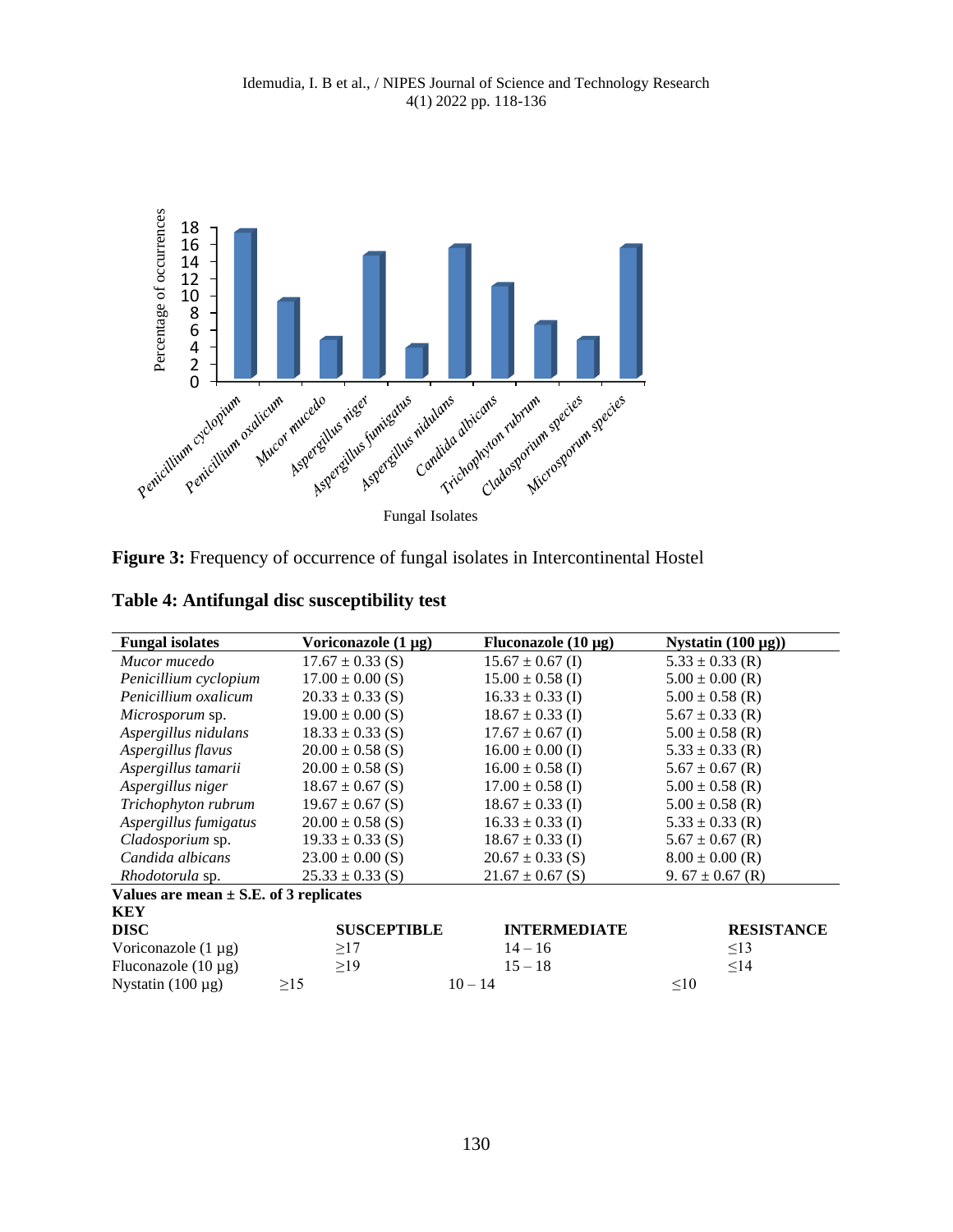| LAGACS OF THRIMI SUITMIN (OUTILE) AND LINKIDET Officinate (OTHERF)<br>Phytochemical | <b>Aqueous Extracts</b> |                     | <b>Ethanolic Extracts</b> |                     |  |
|-------------------------------------------------------------------------------------|-------------------------|---------------------|---------------------------|---------------------|--|
| <b>Constituents</b>                                                                 | Allium sativum          | Zingiber officinale | Allium sativum            | Zingiber officinale |  |
| Alkaloids                                                                           | $4.23 \pm 0.12$         | $0.72 \pm 0.01$     | $5.30 \pm 0.05$           | $0.36 \pm 0.01$     |  |
| Saponin                                                                             | $2.78 \pm 0.03$         | $2.51 \pm 0.06$     | $3.60 \pm 0.03$           | $1.17 \pm 0.03$     |  |
| Cyanogenic glycosides                                                               | $2.11 \pm 0.01$         | $5.75 \pm 0.12$     | $6.39 \pm 0.07$           | $1.51 \pm 0.05$     |  |
| Phenols                                                                             | $4.85 \pm 0.00$         | $51.53 \pm 1.18$    | $5.58 \pm 0.06$           | $86.98 \pm 1.04$    |  |
| Flavonoids                                                                          | $58.12 \pm 0.08$        | $3.86 \pm 0.06$     | $70.23 \pm 0.15$          | $5.21 \pm 0.08$     |  |
| Steroids                                                                            | $0.53 \pm 0.04$         | $0.42 \pm 0.02$     | $0.64 \pm 0.03$           | $0.48 \pm 0.02$     |  |
| Terpenes                                                                            | $0.50 \pm 0.00$         | $10.37 \pm 0.14$    | $0.71 \pm 0.03$           | $13.15 \pm 0.11$    |  |
| Anthraquinones                                                                      | $1.34 \pm 0.02$         | $0.11 \pm 0.00$     | $1.43 \pm 0.01$           | $0.29 \pm 0.03$     |  |
| Tannins                                                                             | $3.10 \pm 0.03$         | $1.39 \pm 0.08$     | $3.56 \pm 0.02$           | $1.22 \pm 0.01$     |  |

| <b>Table 5:</b> Comparative Analysis of the Phytochemical Content of both Aqueous and Ethanolic |  |
|-------------------------------------------------------------------------------------------------|--|
| Extracts of Allium sativum (Garlic) and Zingiber officinale (Ginger)                            |  |

**Values are mean ± S.E. of 3 replicates**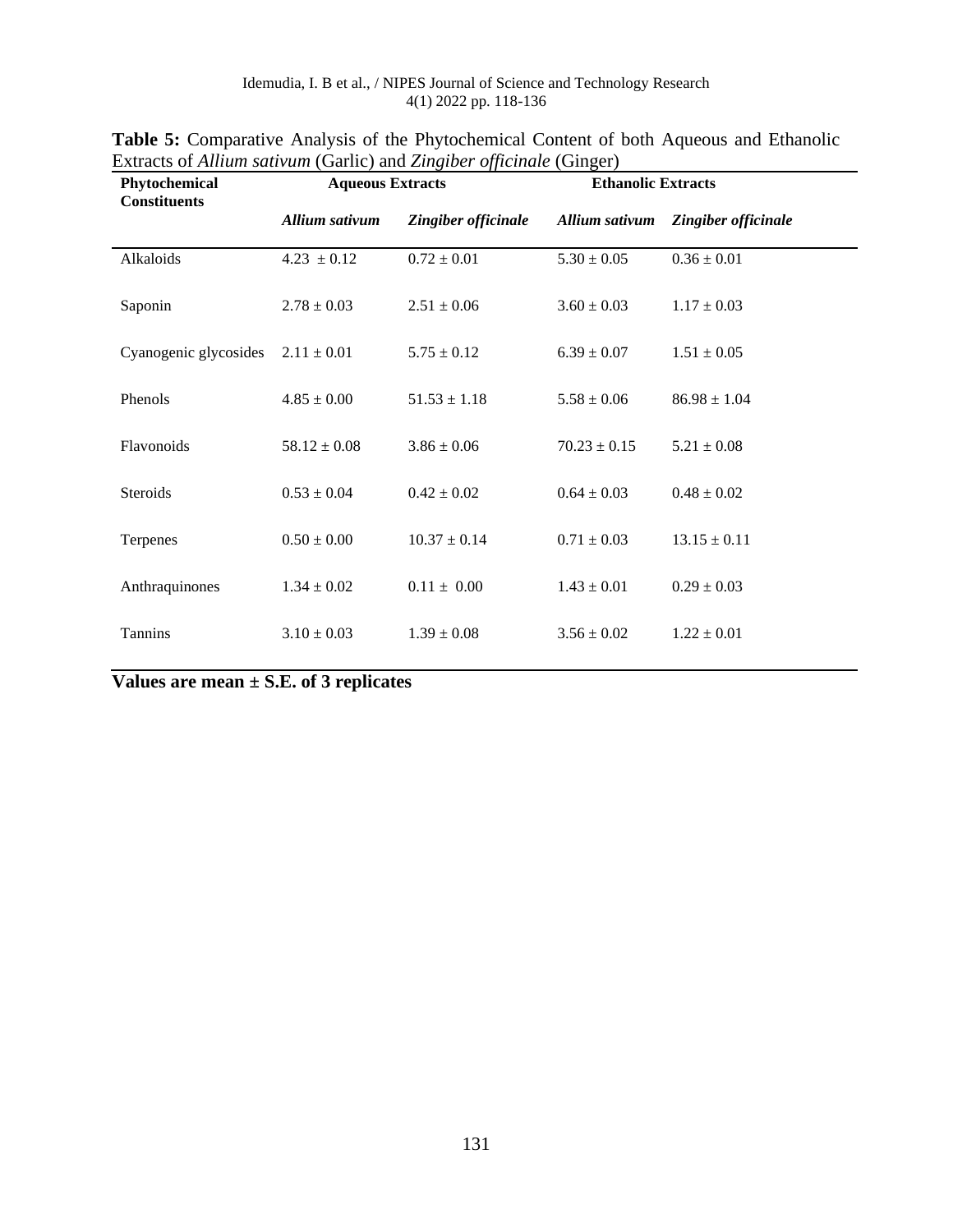| <b>Test fungi</b>     |                   | <b>Ethanolic</b> |                  |                     |                  |                  |                  |                   |  |  |
|-----------------------|-------------------|------------------|------------------|---------------------|------------------|------------------|------------------|-------------------|--|--|
|                       |                   | (mm)             |                  |                     |                  | extracts (mm)    |                  |                   |  |  |
|                       | $1000$ mg/ml      | $500$ mg/ml      | $250$ ml/ml      | $125 \text{ mg/ml}$ | 1000             | $500$ mg/ml      | $250$ mg/ml      | $125$ ml/ml       |  |  |
|                       |                   |                  |                  |                     | mg/ml            |                  |                  |                   |  |  |
| Mucor mucedo          | $12.00 \pm 0.00$  | $30.00 \pm 0.00$ | $40.00 \pm 0.00$ | $45.00 \pm 0.00$    | $15.00 \pm 0.00$ | $20.00 \pm 0.00$ | $25.00 \pm 0.00$ | $25.00 \pm 0.00$  |  |  |
| Penicillium cyclopium | $32.00 \pm 0.25$  | $50.00 \pm 0.76$ | $60.00 \pm 1.25$ | $63.30 \pm 1.89$    | $18.00 \pm 0.11$ | $21.30 \pm 0.06$ | $26.30 \pm 0.20$ | $30.00 \pm 0.00$  |  |  |
| Penicillium oxalicum  | 10. 00 $\pm$ 0.00 | $10.00 \pm 0.06$ | $11.00 \pm 0.00$ | $11.00 \pm 0.06$    | $18.00 \pm 0.60$ | $26.00 \pm 0.20$ | $30.00 \pm 0.00$ | $30.00 \pm 0.10$  |  |  |
| Microsporum sp.       | $30.60 \pm 0.06$  | $35.00 \pm 0.05$ | $37.60 \pm 0.23$ | $39.00 \pm 0.30$    | $20.00 \pm 0.03$ | $29.30 \pm 0.06$ | $38.30 \pm 0.03$ | $46.00 \pm 0.10$  |  |  |
| Aspergillus nidulans  | $40.00 \pm 0.00$  | $50.00 \pm 0.76$ | $60.00 \pm 1.25$ | $63.30 \pm 1.09$    | $20.00 \pm 0.03$ | $25.00 \pm 0.03$ | $36.00 \pm 0.03$ | $45.00 \pm 0.03$  |  |  |
| Aspergillus flavus    | $17.00 \pm 0.00$  | $17.00 \pm 0.00$ | $17.00 \pm 0.08$ | $17.00 \pm 0.11$    | $15.00 \pm 0.00$ | $15.00 \pm 0.12$ | $16.00 \pm 0.06$ | $18.00 \pm 0.00$  |  |  |
| Aspergillus tamari    | $19.60 \pm 0.06$  | $24.30 \pm 0.06$ | $27.00 \pm 0.13$ | $31.00 \pm 0.20$    | $19.00 \pm 0.00$ | $24.00 \pm 0.05$ | $27.00 \pm 0.10$ | $36.00 \pm 0.33$  |  |  |
| Aspergillus niger     | $30.00 \pm 0.05$  | $31.00 \pm 0.10$ | $35.00 \pm 0.11$ | $35.30 \pm 0.18$    | $30.00 \pm 0.05$ | $38.00 \pm 0.10$ | $43.00 \pm 0.11$ | 47. $30 \pm 0.08$ |  |  |
| Trichophyton rubrum   | $21.00 \pm 0.05$  | $23.00 \pm 0.13$ | $26.00 \pm 0.11$ | $29.00 \pm 0.00$    | $20.00 \pm 0.05$ | $20.00 \pm 0.08$ | $20.00 \pm 0.30$ | $20.00 \pm 0.33$  |  |  |
| Aspergillus fumigatus | $20.00 \pm 0.00$  | $20.00 \pm 0.03$ | $21.00 \pm 0.15$ | $22.00 \pm 0.10$    | $21.00 \pm 0.00$ | $21.00 \pm 0.08$ | $23.00 \pm 0.11$ | $23.00 \pm 0.23$  |  |  |
| Cladosporium sp.      | $15.00 \pm 0.05$  | $15.00 \pm 0.10$ | $17.00 \pm 0.11$ | $18.00 \pm 0.20$    | $12.00 \pm 0.00$ | $12.00 \pm 0.06$ | $13.00 \pm 0.12$ | $13.00 \pm 0.18$  |  |  |

**Table 6:** Mean growth diameter of aqueous and ethanolic *Allium sativum* (Garlic) extracts on test fungi after an incubation period of 7days

J.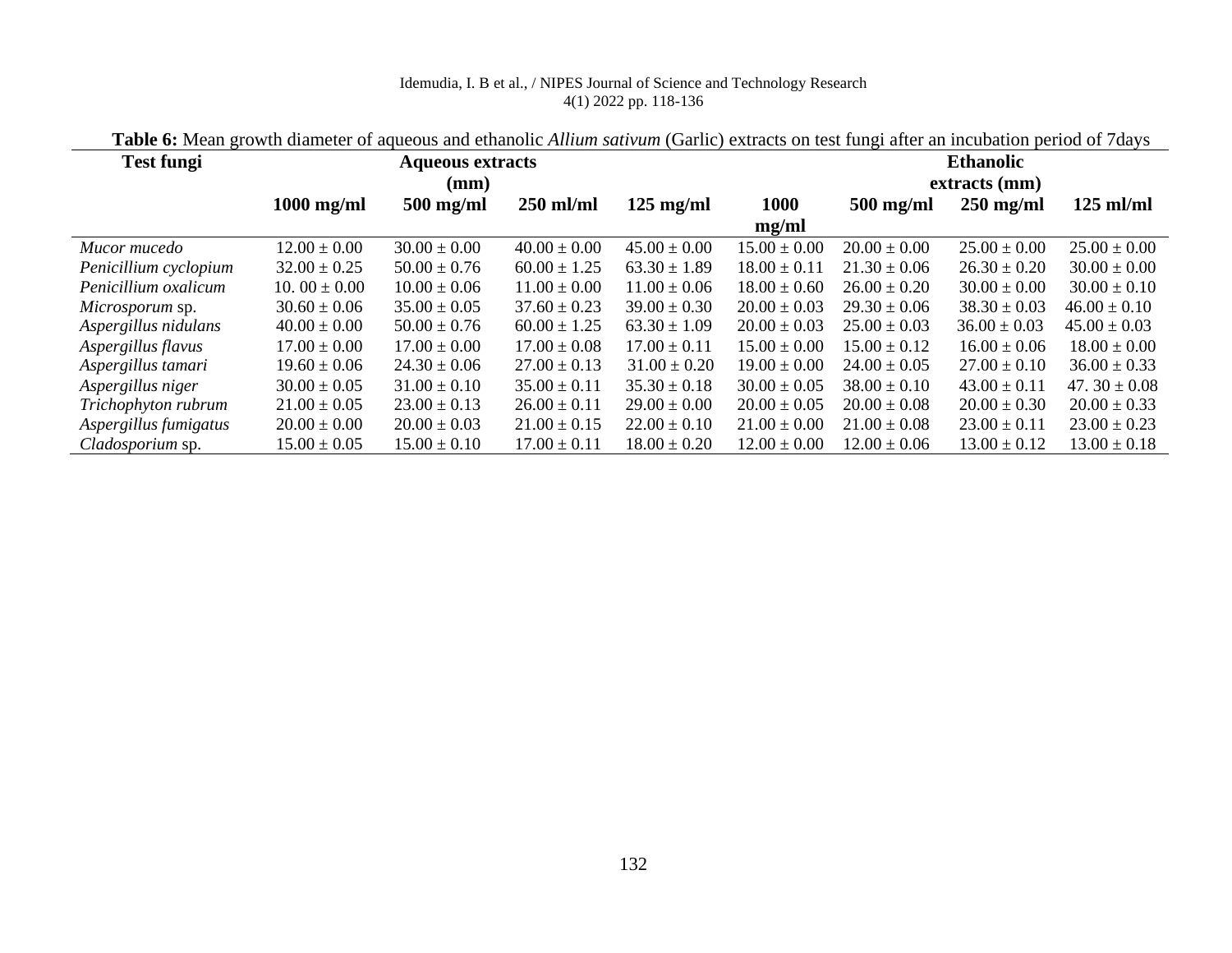|      | Table 7: Mean growth diameter of aqueous and ethanolic Zingiber officinale (Ginger) extracts on test fungi after an incubation period of 7 |
|------|--------------------------------------------------------------------------------------------------------------------------------------------|
| days |                                                                                                                                            |

| <b>Test fungi</b>     |                  | <b>Aqueous extracts</b> |                  | <b>Ethanolic extracts</b> |                  |                  |                  |                     |
|-----------------------|------------------|-------------------------|------------------|---------------------------|------------------|------------------|------------------|---------------------|
|                       |                  | (mm)                    |                  | (mm)                      |                  |                  |                  |                     |
|                       | $1000$ mg/ml     | $500$ mg/ml             | $250$ mg/ml      | $125 \text{ mg/ml}$       | $1000$ mg/ml     | $500$ mg/ml      | $250$ mg/ml      | $125 \text{ mg/ml}$ |
| Mucor mucedo          | $8.00 \pm 0.00$  | $10.00 \pm 0.00$        | $15.00 \pm 0.00$ | $18.00 \pm 0.00$          | $32.00 \pm 0.00$ | $35.00 \pm 0.00$ | $35.00 \pm 0.00$ | $37.00 \pm 0.00$    |
| Penicillium cyclopium | $15.30 \pm 0.08$ | $16.30 \pm 0.08$        | $16.30 \pm 0.08$ | $17.00 \pm 0.10$          | $12.60 \pm 0.14$ | $13.30 \pm 0.16$ | $14.60 \pm 0.13$ | $15.00 \pm 0.10$    |
| Penicillium oxalicum  | $10.00 \pm 0.00$ | $10.00 \pm 0.06$        | $11.00 \pm 0.00$ | $11.00 \pm 0.06$          | $12.00 \pm 0.08$ | $13.00 \pm 0.10$ | $14.00 \pm 0.00$ | $14.00 \pm 0.14$    |
| Microsporum sp.       | $10.00 \pm 0.00$ | $11.00 \pm 0.05$        | $15.00 \pm 0.00$ | $19.30 \pm 0.06$          | $20.00 \pm 0.25$ | $25.30 \pm 0.12$ | $28.00 \pm 0.15$ | $29.00 \pm 0.20$    |
| Aspergillus nidulans  | $9.06 \pm 0.08$  | $10.30 \pm 0.39$        | $10.60 \pm 0.18$ | $12.30 \pm 0.14$          | $14.00 \pm 0.15$ | $14.00 \pm 0.30$ | $17.00 \pm 0.15$ | $17.00 \pm 0.20$    |
| Aspergillus flavus    | $16.00 \pm 0.00$ | $16.00 \pm 0.10$        | $17.00 \pm 0.00$ | $17.00 \pm 0.30$          | $21.00 \pm 0.08$ | $23.00 \pm 0.10$ | $25.00 \pm 0.00$ | $25.00 \pm 0.06$    |
| Aspergillus tamari    | $7.00 \pm 0.05$  | $9.30 \pm 0.03$         | $9.30 \pm 0.03$  | $10.30 \pm 0.03$          | $19.00 \pm 0.05$ | $23.30 \pm 0.17$ | $27.00 \pm 0.15$ | $21.00 \pm 0.00$    |
| Aspergillus niger     | $12.00 \pm 0.00$ | $17.00 \pm 0.06$        | $23.00 \pm 0.15$ | $25.00 \pm 0.20$          | $15.00 \pm 0.00$ | $15.00 \pm 0.08$ | $16.00 \pm 0.05$ | $16.00 \pm 0.30$    |
| Trichophyton rubrum   | $11.00 \pm 0.05$ | $13.00 \pm 0.08$        | $15.00 \pm 0.19$ | $17.00 \pm 0.16$          | $11.00 \pm 0.03$ | $14.00 \pm 0.00$ | $17.00 \pm 1.20$ | $20.00 \pm 0.15$    |
| Aspergillus fumigatus | $18.00 \pm 0.06$ | $19.00 \pm 0.13$        | $20.00 \pm 0.05$ | $20.00 \pm 1.00$          | $9.00 \pm 0.10$  | $9.00 \pm 0.15$  | $10.00 \pm 0.08$ | $11.00 \pm 0.20$    |
| Cladosporium sp.      | $15.00 \pm 0.10$ | $18.00 \pm 0.06$        | $20.00 \pm 0.00$ | $21.00 \pm 0.12$          | $10.00 \pm 0.05$ | $13.00 \pm 0.10$ | $15.00 \pm 0.00$ | $18.00 \pm 0.06$    |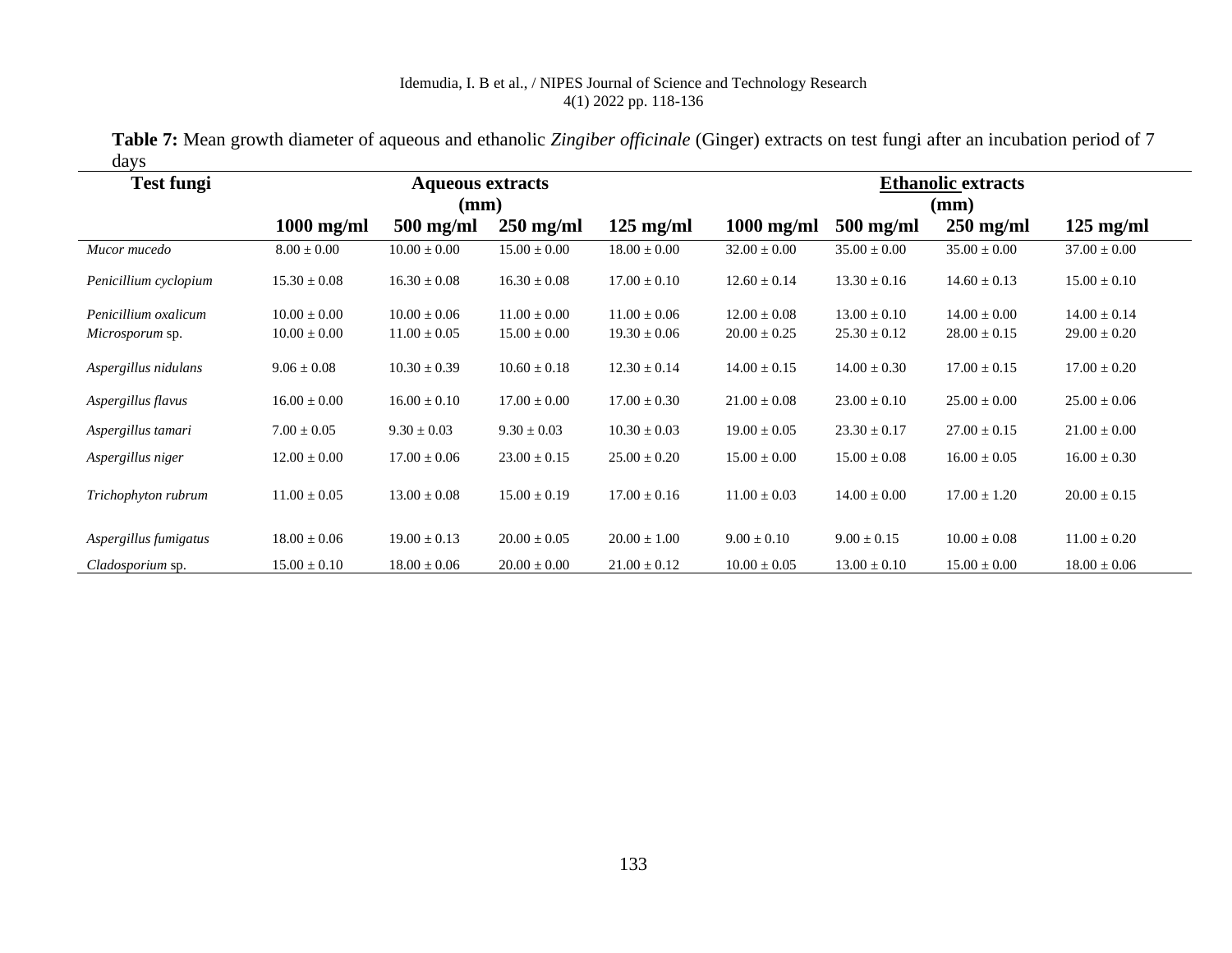| <b>Test fungi</b>      |              | Allium sativum (Garlic) % |             |                     | Zingiber officinale (Ginger) |                              |                     |             |  |
|------------------------|--------------|---------------------------|-------------|---------------------|------------------------------|------------------------------|---------------------|-------------|--|
|                        | $1000$ mg/ml | $500$ mg/ml               | $250$ mg/ml | $125 \text{ mg/ml}$ | $1000$ mg/ml                 | $\frac{0}{0}$<br>$500$ mg/ml | $250 \text{ mg/ml}$ | $125$ mg/ml |  |
| Mucor mucedo           | 91.25        | 68.75                     | 56.25       | 50.00               | 96.25                        | 93.75                        | 87.50               | 83.75       |  |
| Penicillium cyclopium  | 66.25        | 43.75                     | 31.25       | 27.13               | 87.13                        | 85.88                        | 85.88               | 85.00       |  |
| Penicillium oxalicum   | 93.75        | 93.75                     | 92.50       | 92.50               | 93.75                        | 93.75                        | 92.50               | 92.50       |  |
| <i>Microsporum</i> sp. | 63.43        | 57.14                     | 53.43       | 51.43               | 92.86                        | 91.43                        | 85.71               | 79.57       |  |
| Aspergillus nidulans   | 56.25        | 43.75                     | 31.25       | 27.13               | 94.93                        | 93.38                        | 93.00               | 90.88       |  |
| Aspergillus flavus     | 85.00        | 85.00                     | 85.00       | 85.00               | 86.25                        | 86.25                        | 85.00               | 85.00       |  |
| Aspergillus tamari     | 68.94        | 58.94                     | 53.19       | 44.68               | 95.75                        | 90.85                        | 90.85               | 88.72       |  |
| Aspergillus niger      | 68.75        | 67.50                     | 62.50       | 62.13               | 91.25                        | 85.00                        | 77.50               | 75.00       |  |
| Trichophyton rubrum    | 75.39        | 72.31                     | 67.69       | 63.08               | 90.77                        | 87.69                        | 84.62               | 81.54       |  |
| Aspergillus fumigatus  | 78.57        | 78.57                     | 77.14       | 75.71               | 81.43                        | 80.00                        | 78.57               | 78.57       |  |
| Cladosporium sp.       | 85.71        | 85.71                     | 82.86       | 81.43               | 85.71                        | 81.43                        | 78.57               | 77.14       |  |

**Table 8:** Percentage mycelial growth inhibition of aqueous extracts of *Allium sativum* (Garlic) and *Zingiber officinale* (Ginger) on mycelia  $y<sub>th</sub>$  of toot fung

**Table 9:** Percentage mycelial growth inhibition of the ethanolic extracts of *Allium sativum* (Garlic) and *Zingiber officinale* (Ginger) on mycelia growth of test fungi

| <b>Test fungi</b>      |              | Allium sativum<br>(Garlic) $%$ |                     |                     | Zingiber officinale<br>(Ginger) $%$ |             |             |             |  |
|------------------------|--------------|--------------------------------|---------------------|---------------------|-------------------------------------|-------------|-------------|-------------|--|
|                        | $1000$ mg/ml | $500$ mg/ml                    | $250 \text{ mg/ml}$ | $125 \text{ mg/ml}$ | $1000$ mg/ml                        | $500$ mg/ml | $250$ mg/ml | $125$ ml/ml |  |
| Mucor mucedo           | 87.50        | 81.25                          | 75.00               | 75.00               | 66.25                               | 62.50       | 62.50       | 60.00       |  |
| Penicillium cyclopium  | 83.75        | 79.63                          | 73.38               | 68.75               | 90.25                               | 89.63       | 88.00       | 87.50       |  |
| Penicillium oxalicum   | 83.75        | 73.75                          | 68.75               | 68.75               | 91.25                               | 90.00       | 88.75       | 88.75       |  |
| <i>Microsporum</i> sp. | 78.57        | 65.29                          | 52.43               | 41.43               | 78.57                               | 71.00       | 67.14       | 65.71       |  |
| Aspergillus nidulans   | 81.25        | 75.00                          | 61.25               | 50.00               | 88.75                               | 88.75       | 85.00       | 85.50       |  |
| Aspergillus flavus     | 87.50        | 87.50                          | 86.25               | 83.75               | 80.00                               | 77.50       | 75.00       | 75.00       |  |
| Aspergillus tamari     | 70.21        | 59.58                          | 53.19               | 34.04               | 70.21                               | 61.06       | 53.19       | 65.96       |  |
| Aspergillus niger      | 68.75        | 58.75                          | 52.50               | 47.12               | 87.50                               | 87.50       | 86.25       | 86.25       |  |
| Trichophyton rubrum    | 76.92        | 76.92                          | 76.92               | 76.92               | 90.77                               | 86.15       | 81.54       | 76.92       |  |
| Aspergillus fumigatus  | 77.14        | 77.14                          | 74.29               | 74.29               | 94.29                               | 94.29       | 92.86       | 91.43       |  |
| Cladosporium sp.       | 90.00        | 90.00                          | 88.57               | 88.57               | 92.86                               | 88.57       | 85.71       | 81.43       |  |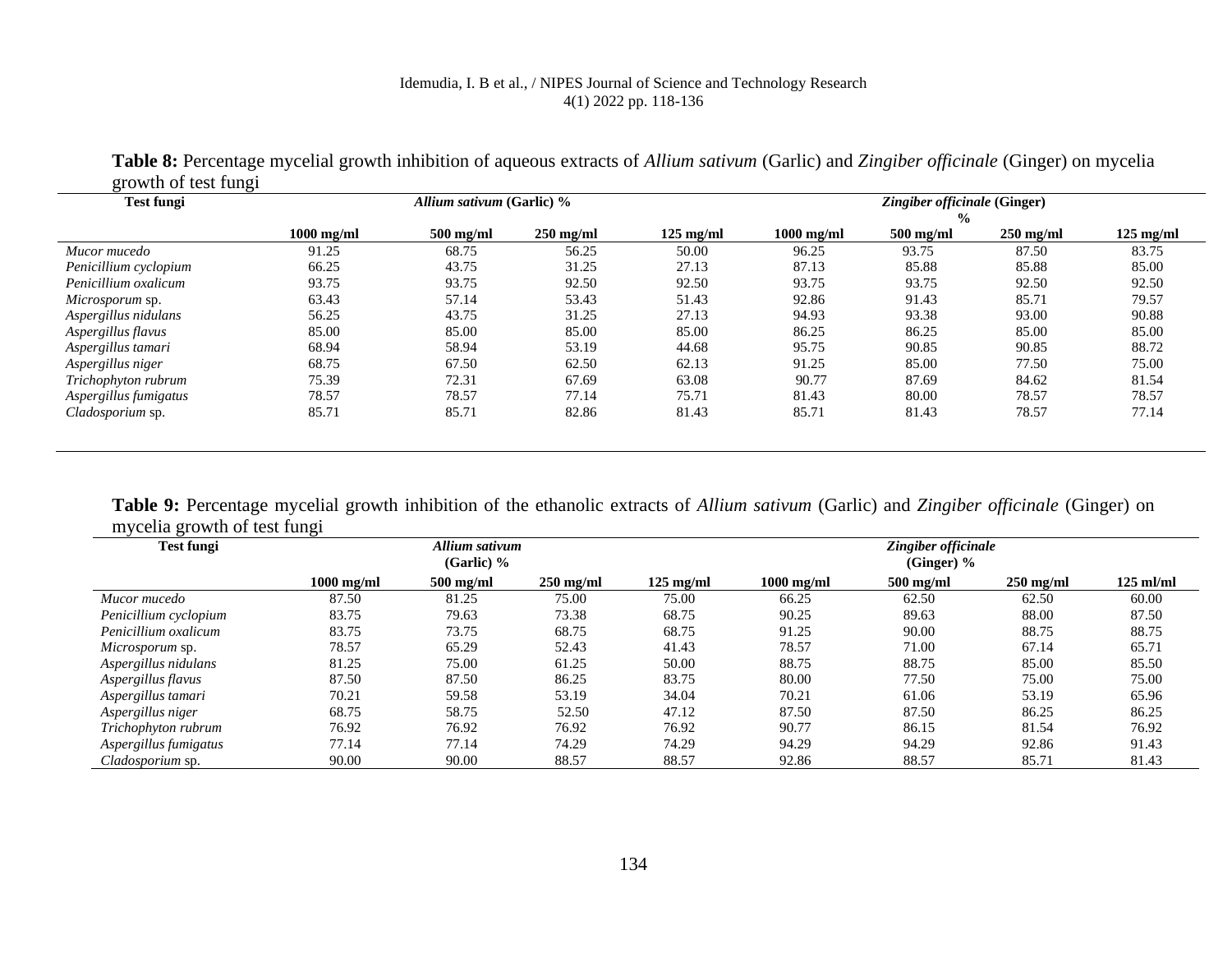#### **4.0. Conclusion**

Extracts of ginger produced stronger antifungal activity against most test fungi. Different extraction procedures result in varying antifungal efficiency, with aqueous extracts having the greatest inhibitory capacity against most test fungi's mycelia growth. However, aqueous and ethanolic extraction of ginger produces stronger antifungal activity against most test fungi, when compared to the garlic extraction.

#### **Acknowledgement**

The authors acknowledge the Department of Microbiology, Faculty of Life Sciences, University of Benin, Edo State, Nigeria, for the use of the available facilities in conducting this study.

#### **Conflict of Interest**

No competing interests is recorded from the authors.

#### **References**

- [1] Mensah-Attipoe, J. and Toyinbo, O. (2019). Fungal growth and aerosolization from various conditions and materials. **In:** *Fungal Infection.* De, S.E. and Moraes, J.S. Intechopen, London. 150pp
- [2] Luhung, I., Wu, Y., Xu, S., Yamamoto, N., Chang, V.W. and Nazaroff, W.W. (2017). DNA accumulation on ventilation system filters in university buildings in Singapore. *PLoS ONE* **12**(10): 1-18.
- [3] Fufa, B.K. (2019). Anti-bacterial and anti-fungal properties of garlic extract (*Allium sativum*): A Review. *Microbiology Research Journal International* **28**(3): 1 – 5.
- [4] Burian, J.P., Sacramento, L. and Carlos, I.Z. (2017). Fungal infection control by garlic extracts (*Allium sativum L*.) and modulation of peritoneal macrophages activity in murine model of sporotrichosis. *Brazilian Journal of Biology* **77** (4): 848 – 855.
- [5] Daniel, C.K., Lennox, C.L. and Vries, F.A. (2015). In-vitro effects of garlic extracts on pathogenic fungi, *Botrytis cinerea, Penicillium expansum* and *Neofabraea alba*. *South African Journal of Science* **111**(7-8): 1 – 8.
- [6] Anyamaobi, O.P., Wokem, G.N., Enweani, I.B., Okosa, J.N., Okpe, A.I., Opara, C.E. and Nwokeji, M.C. (2020). Antimicrobial effect of garlic and ginger on *Staphylococcus aureus* from clinical specimens in Madonna University Teaching Hospital, Nigeria. *International Journal of Recent Scientific Research* **11**(3): 37840 – 37845.
- [7] Mehmood, W. (2017). Comparative assessment of antifungal potential of *Zingiber officinale* and *Allium sativum* against standard antifungal drugs Amphotericin B and Nystatin. *LGU Journal of Life Sciences* **1**(1): 61–70.
- [8] Handa, S.S. (2008). An overview of extraction techniques for medicinal and aromatic plants. *Extraction Technologies for Medicinal and Aromatic Plants* **1**:21-40.
- [9] Nawaz, H., Shad, M. A., Rehman, N., Andaleeb, H. and Ullah, N. (2020). Effect of solvent polarity on extraction yield and antioxidant properties of phytochemicals from bean (*Phaseolus vulgaris*) seeds. *Brazilian Journal of Pharmaceutical Sciences* **56:**1-9
- [10] Khare, T., Anand, U., Dey, A., Assaraf, Y. G., Chen, Z., Liu, Z. and Kumar, V. (2021). Exploring phytochemicals for combating antibiotic resistance in microbial pathogens. *Frontiers in Pharmacology* **12:** 720726.
- [11] Górniak, I., Bartoszewski, R. and Króliczewski, J. (2019). Comprehensive review of antimicrobial activities of plant flavonoids. *Phytochemistry Reviews* **18**: 241–272.
- *[12]* Bhavaniramya, S., Vishnupriya, S., Saleh Al-Aboody, M., Vijayakumar, R. and Baskaran, D. (2019). Role of essential oils in food safety: Antimicrobial and antioxidant applications. *Grain and Oil Science and Technology* **2** (2): 49-55.
- [13] Mugao, L.G., Gichimu, B.M., Muturi, P.W. and Mukono, S.T. (2020). Characterization of the volatile components of essential oils of selected plants in Kenya. *Biochemistry Research International* **2020**: 1-8.
- [14] Food and Agricultural Organization (FAO). (2006). Handbook of mycological methods. *Fiat Panis* 33pp.
- [15] Satyada, R. and Sandle, T. (2016).Releasing capacity of pre-sterile cotton swabs for discharging sampled microorganisms. *European Journal of Parenteral* and *Pharmaceutical Sciences* **21**(4): 121 – 127.
- [16] Odds, F.C. (1991). Sabouraud ('s) agar. *Journal Medical and Veterinary Mycology* **29:** 355 359.
- [17] Njoku, O. V. and Obi, C. (2009). Phytochemical constituents of some selected medicinal plants. *African Journal of Pure and Applied Chemistry* **3**(11): 228 – 233.
- [18] Tagoe, D., Baidoo, S., Dadzie, I., Kangah, V. and Nyarko, H. (2009). A comparison of the antimicrobial (antifungal) properties of garlic, ginger and lime on *Aspergillus flavus*, *Aspergillus niger* and *Cladosporium herbarum* using organic and water base extraction methods. *The Internet Journal of Tropical Medicine* **7**(1)**:** 1 –8.
- [19] Agi, N.V. and Azike, C.A. (2019). Antifungal action of garlic (*Allium sativum*) and ginger (*Zingiber officinale*) on some pathogenic fungi. *Asian Journal of Research in Biochemistry* **4(4):** 1–6.
- [20] Engwa, G. A., Tagbo, R. N., Chukwukezie, C., Unaegbu, M. and Unachukwu, M. N. (2015). Comparative antimicrobial activity of ethanol and hexane leaf extracts of *Ficus exasperate* on five microbial isolates. *Global Journal of Medical Research: B-Pharma, Drug Discovery, Toxicology and Medicine* **15**(1): 21 – 28.
- [21] Cheesebrough, M. (2006). District laboratory practice in tropical countries Part 2. London Cambridge University Press, United Kingdom, 442pp.
- [22] Public Health England (PHE**).** (2017). Detection and enumeration of bacteria in swabs and other environmental samples. *National Infection Service, Food, Water* and *Environmental Microbiology Standard Method* 22pp.